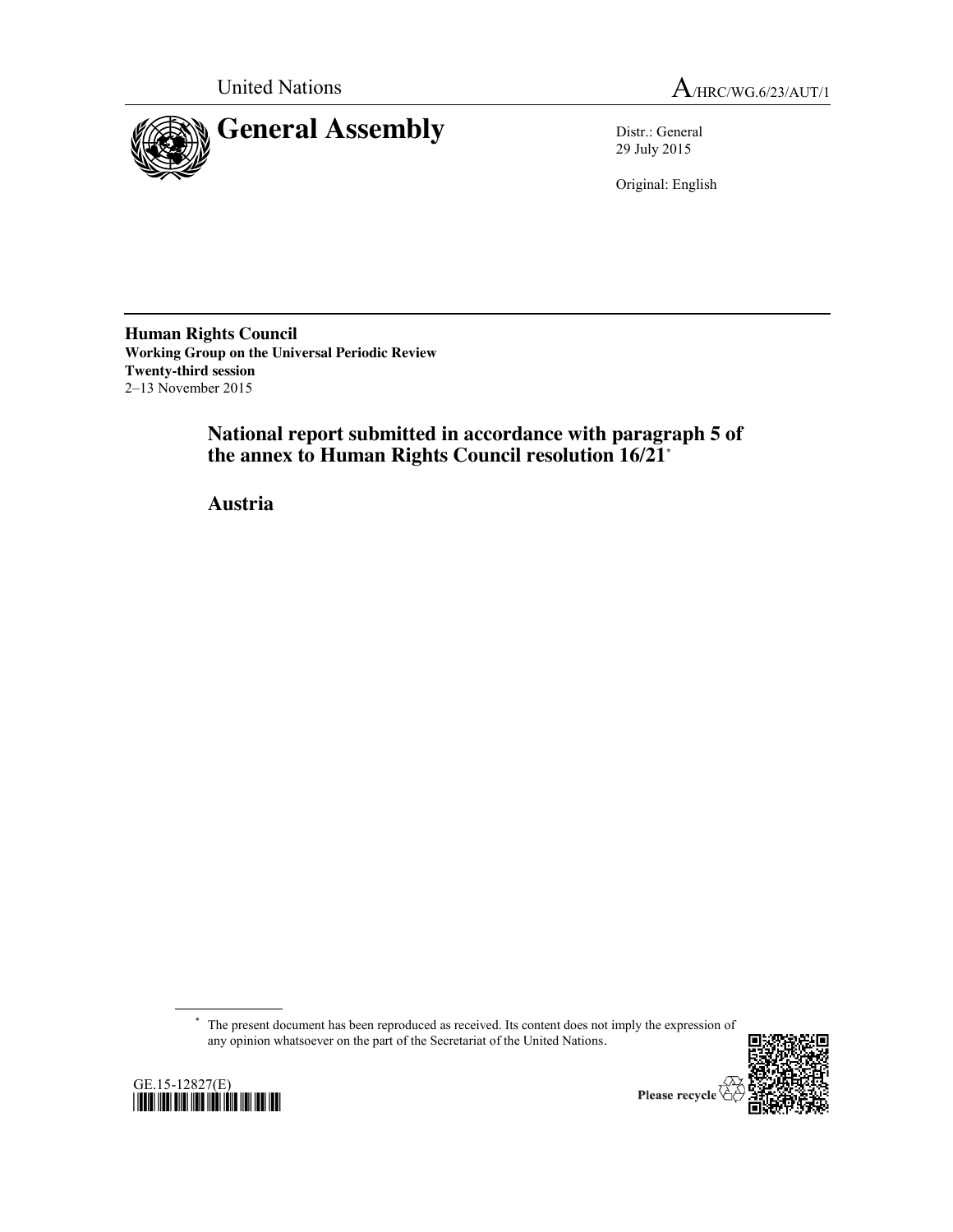## **I.** Methodology and consultation process<sup>1</sup>

1. The 2nd National Report of Austria, as presented in following and prepared for the Universal Periodic Review (UPR) of the United Nations Human Rights Council (HRC), was drafted in accordance with the General Guidelines adopted by the HRC for the second cycle of the UPR process<sup>2</sup>. Chapter I corresponds to Paragraph A of the Guidelines (Methodology and Consultation Process); Chapter II corresponding to Paragraph B points out new developments relating to the legal and institutional framework; Chapter III describes the protection and promotion of individual human rights in Austria, measures taken since the last review as well as progress achieved and future challenges (Paragraphs C, D, E). In conclusion, Chapter IV corresponds to Paragraph F in describing the national priorities. The reference framework for this report is the Universal Declaration of Human Rights and the rights and fundamental freedoms enshrined therein.

2. The report focuses on the recommendations accepted by Austria during its 1st UPR in 2011. It describes new legislative developments and accompanying measures, new policies, projects and initiatives. It was decided not to include again a general description of the human rights situation in Austria, as presented in the  $1<sup>st</sup>$  report<sup>3</sup>. The general remarks on the normative and institutional framework contained in the 1st report as well as the general orientation of Austrian human rights policies continue to be valid.

3. This report is the result of close consultations between the Federal Ministries and the Federal Provinces coordinated by the Federal Ministry for Europe, Integration and Foreign Affairs (BMEIA). It was prepared involving the human rights coordinators of the Federal Ministries as well as of the Federal Provinces. It underwent a transparent process of review by civil society, with opportunities to provide feedback on the presented draft of the national report.

4. In January 2015, a first draft of the report was sent to all Federal Ministries and to the Federal Provinces requesting their comments. The draft report, along with information on the UPR process, was published on the website of the BMEIA<sup>4</sup> with an invitation to all stakeholders to send in written comments to an email address specifically created for this purpose<sup>5</sup>. The draft report was also widely disseminated among civil society via e-mail, with an invitation to comment. The comments received were also published on the BMEIA website. The draft of the report was then edited once more to reflect these comments. The open dialogue with civil society concerning the UPR has been ongoing for several years, (see Chapter II.D.) and shall continue following the new review of Austria this November.

5. The national report was adopted by the Federal Government on 7 July 2015 and submitted to the Office of the UN High Commissioner for Human Rights in due time.

# **II. Legal and institutional framework – developments since the last review**

6. It goes without saying that the promotion and protection of human rights is a dynamic process that can never be considered to be fully concluded, due to constant new developments and permanently changing levels of awareness in society. Criticism from civil society is taken seriously by Austria and reviewed in regularly held internal meetings. Progress is easier to realize in some areas, in others the challenges are more complex and difficult to overcome, in part due to political reasons, but also due to a lack of resources directly resulting from budget restrictions, which have been in place in Austria for several years now.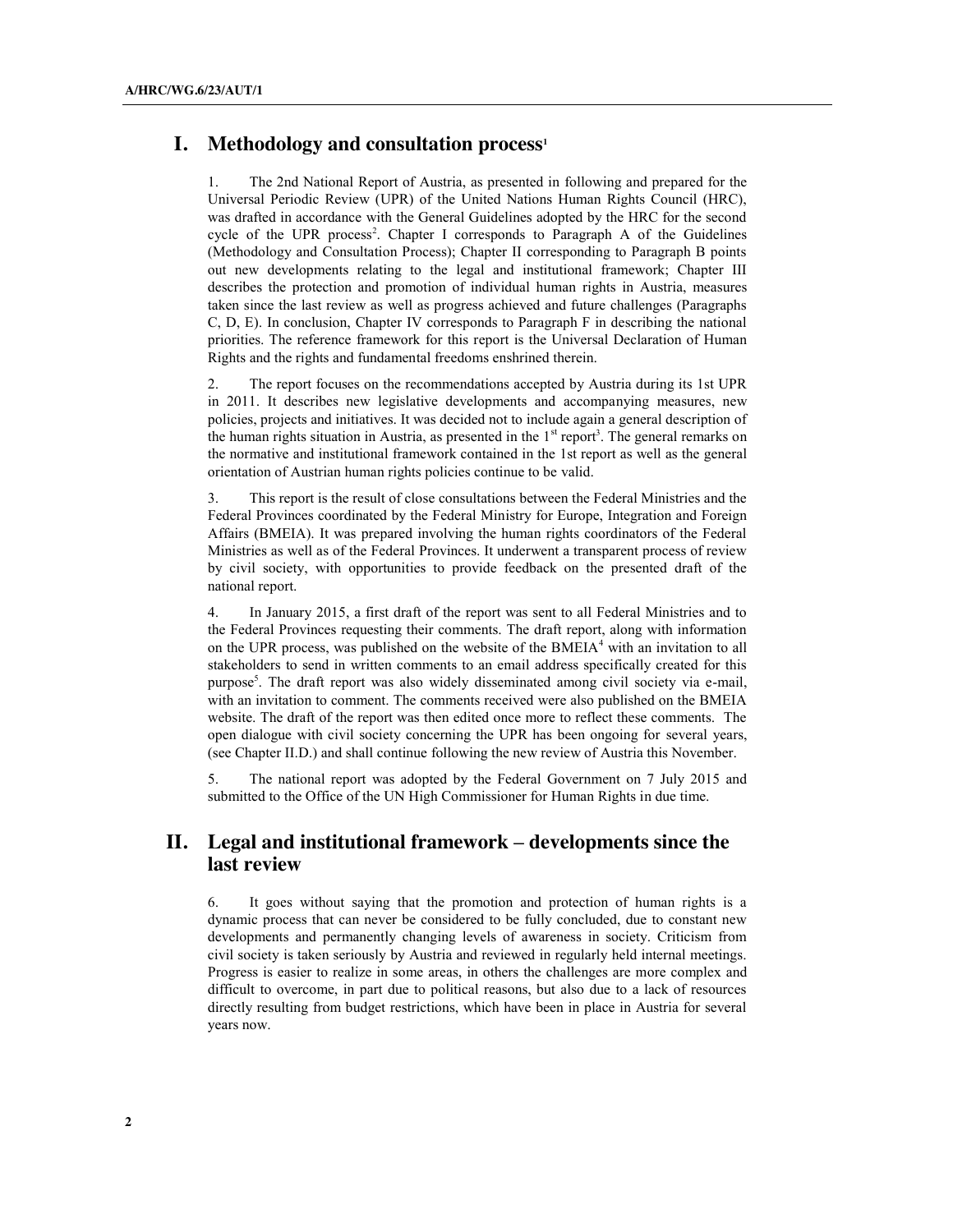## A. **Human rights and constitutional legislation**<sup>6</sup>

7. The normative and institutional framework for the protection of human rights in Austria is based on a strong constitutional and ordinary legislation, which has been further expanded upon during the review period. Detailed information on the basic legislative framework is available in Austria's  $1<sup>st</sup>$  UPR report. The most important new legal developments related to human rights are:

#### **Constitutional legislation**

8. A considerable improvement of the human rights protection system has been achieved with the comprehensive administrative reform, which entered into force on 1 January 2014. By introducing a two-tiered administrative jurisdiction<sup>7</sup>, legal protection against administrative acts has been made more accessible and clearer, allowing for a considerable reduction in length of proceedings and a better service for citizens. Administrative acts are now subject to review by independent courts, enabling individuals to better enforce their rights.

In ordinary jurisdiction, the introduction of the "request by a party for reviewing legal norms" provides an opportunity for individuals, under certain conditions, to request that the constitutionality (human rights conformity) of the legal provisions in question be reviewed by the Constitutional Court (VfGH).8

10. Moreover, the Federal Constitutional Act was amended, clarifying that alleged violations of human rights fall under the Austrian Ombudsman Board's monitoring mandate<sup>9</sup> (see below in II.C. for details).

#### **Measures in ordinary law**

11. Creation of a specific criminal definition for torture in a new Section 312a of the Criminal Code in 2013<sup>10</sup>.

12. Aggravation of the criminal definition for hate speech (Section 283 Criminal Code) in 2012<sup>11</sup>, by which it is no longer required that such crime be qualified to endanger public safety, the infliction of hate speech on a wider audience constitutes sufficient reason. Furthermore the circle of protected persons was considerably enlarged. Another amendment was passed in 2014 and will enter into force in the second half of 2015. This will include inter alia that criminal liability shall no longer be dependent upon the qualification "to endanger public peace" and that the requirement of publicity shall be fulfilled by holding such speech in front of about 30 persons. A wider audience, as was previously required (about 150 persons), shall have an aggravating effect on the sentence.

13. Removal of Section 8 (2) Act Governing the Employment of Foreign Nationals in 2011, which required a company to release foreign employees first when redundancies are required<sup>12</sup>.

14. Creation of a special administrative penal provision in the Equal Treatment Act (GlBG) for discriminatory housing advertisement in  $2011^{13}$ .

15. New amendment of the GlBG in 201314, determining that all areas covered by the EU Equal Treatment Directive for Self-Employed Persons are also covered by the GlBG; extension of statutory limitation for pressing charges on sexual harassment from one to three years and simplification of proceedings before the Equal Treatment Commission.

16. Amendment of Section III paragraph 1 (3) Introductory Act to the Administrative Procedure Acts  $(EGVG)^{15}$  in 2012, in order to extend criminal culpability: now discrimination against anybody on the ground of race, colour, national or ethnic origin, religious denomination or disability, or prevention from accessing to any place or service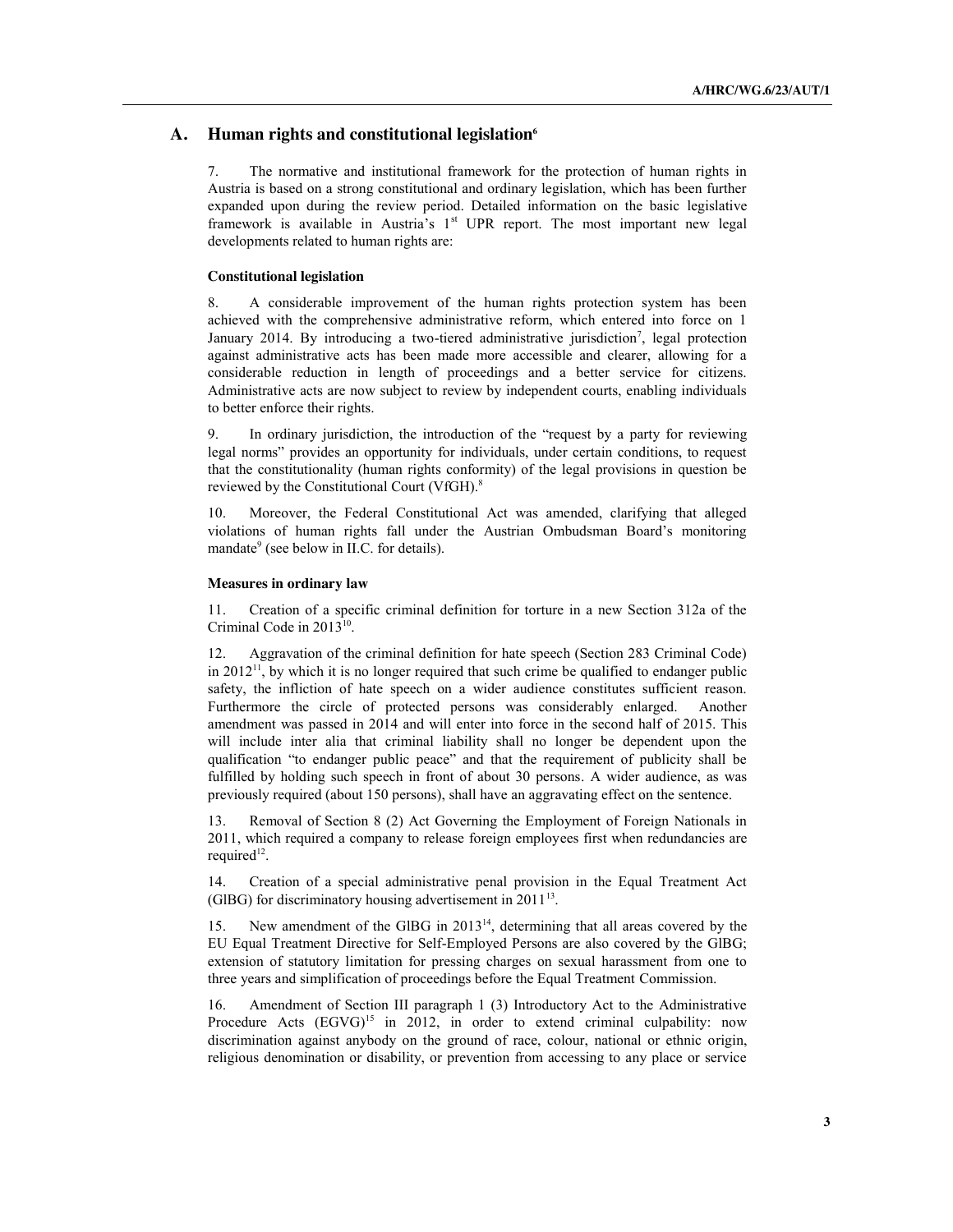intended for use by the general public, constitutes a punishable offence. The justification previously used that discrimination is effected not "only" on the (e.g.) ground of racism can now no longer result in acquittal.

17. Amendment of the Security Police Act (SPG) in 2013<sup>16</sup>, according to which in case of danger for a minor a perpetrator can be barred from entering a child care institution, school or day-care facility visited by the child; introduction of an administrative penalty for disregarding a restraining order issued by a court for the protection against domestic violence.

18. Amendment of the Ethnic Groups  $Act^{17}$  to permanently and comprehensively implement the judgements of the Constitutional Court relating to topographical names (corresponding bilingual road signs have already been put up). Identification of authorities and offices where the Croatian, Slovenian or Hungarian language may be used as official language in addition to German.

#### **B.** International obligations<sup>18</sup>

19. The compliance of national law with Austria's international obligations is continually monitored and required amendments are adopted, if necessary. Since 2012, the Constitutional Court (VfGH) also uses the EU Charter of Fundamental Rights (CFR) as a benchmark<sup>19</sup> when applying European Union law. Thereby the rights guaranteed in the CFR can not only be invoked as constitutional rights in individual complaints to the VfGH, but also form a benchmark in its proceedings on examining the general compatibility of legislation with constitutional law.

Since the last UPR, Austria has become signatory party to the following international human rights conventions:

- International Convention for the Protection of All Persons from Enforced Disappearance, Ratification on 7 June  $2012^{20}$ ;
- Optional Protocol to the Convention against Torture and Other Cruel, Inhuman or Degrading Treatment or Punishment (OP-CAT), Ratification on 4 December 2012<sup>21</sup>;
- Council of Europe Convention on the Protection of Children against Sexual Exploitation and Sexual Abuse, Ratification on 25 February  $2011^{22}$ ;
- Council of Europe Convention on Preventing and Combating Violence against Women and Domestic Violence, Ratification on 14 November 2013<sup>23</sup>.

21. Moreover, it is continually being reviewed whether Austria's reservations and declarations on international human rights conventions are still necessary. In most cases these reservations have been declared with respect to the relationship of such conventions with the European Convention for the Protection of Human Rights and Fundamental Freedoms (ECHR). In June 2015, Austria withdrew its reservation on Article 11 of the Convention on the Elimination of All Forms of Discrimination against Women. The withdrawal process for all reservations and declarations on the Convention on the Rights of the Child has also been initiated and submitted to Parliament for further action. The possible withdrawal of some reservations on the Convention relating to the Status of Refugees is currently being analysed.

22. Austria cooperates with all international and regional human rights protection mechanisms and has issued a standing invitation to all UN special rapporteurs to visit Austria. In April 2011, the Independent Expert of the HRC for cultural rights visited Austria for two weeks, during which she also travelled to several Federal Provinces. In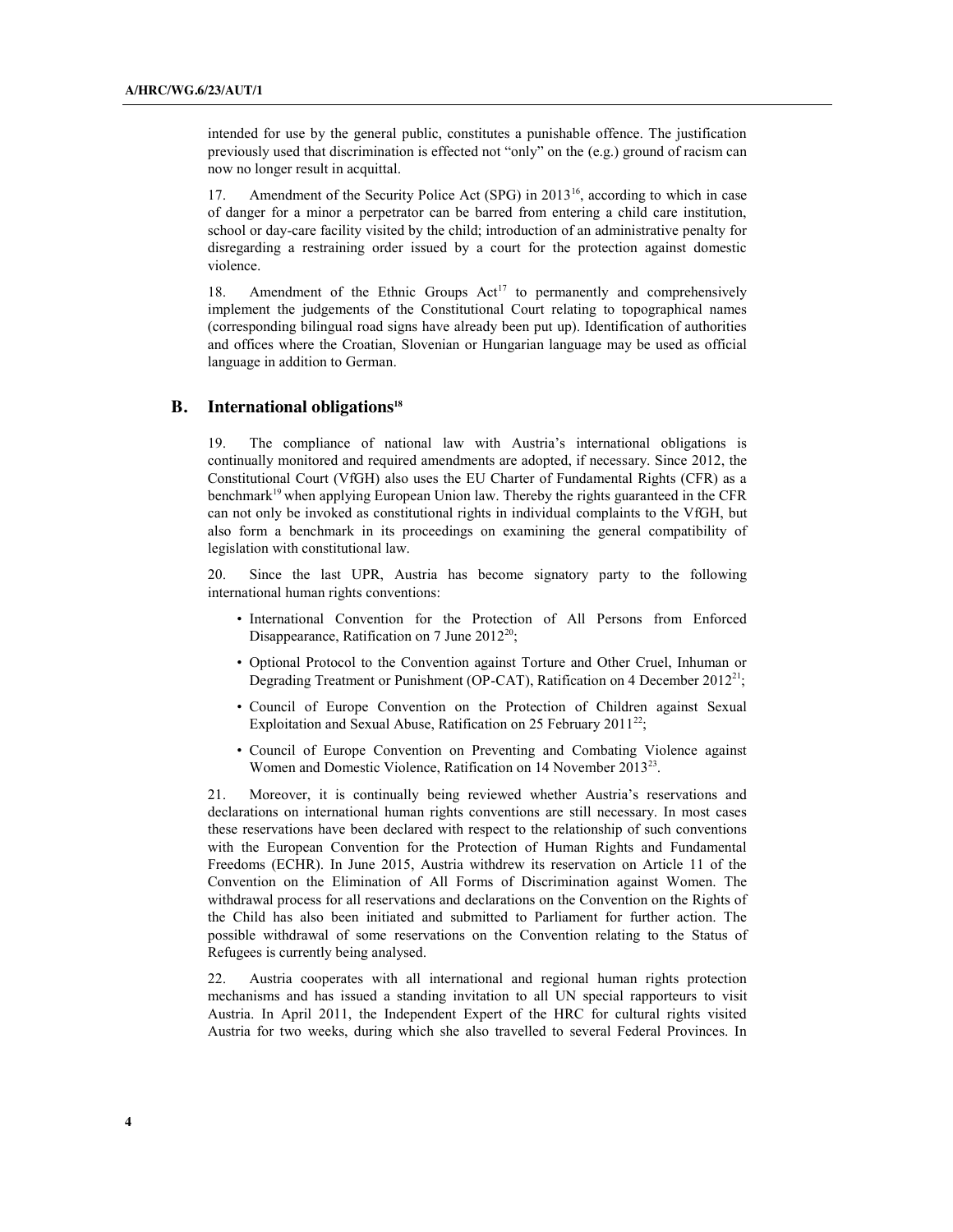2015 the Independent Expert for human rights of older people of the HRC visited and reviewed Austria for 10 days.

23. On behalf of the Council of Europe, its HR-Commissioner Nils Muižnieks visited Austria in June 2012. In October 2014, Austria welcomed a delegation of the European Committee for Prevention of Torture and Other Cruel, Inhuman or Degrading Treatment or Punishment (CPT), as well as a delegation of the European Commission against Racism and Intolerance (ECRI) in November 2014.

24. Austria fulfils its obligation to periodically report to international human rights monitoring mechanisms. Preparation of and follow-up to the reports is mainly done by the group of human rights coordinators in the Federal Ministries and the Federal Provinces.

## **C. Human rights institutions**<sup>24</sup>

25. The Austrian courts, i.e. civil and criminal courts, administrative courts and the courts of public law are the most important actors in monitoring the implementation of human rights obligations. The Austrian Constitutional Court plays a key role as it monitors the compliance of legislation, regulations and administrative acts with constitutional standards and rescinds those acts if they infringe the Constitution. This also applies to human rights, set out in the Constitution, in particular the rights guaranteed by the ECHR and its additional protocols, which have constitutional status in Austria.

26. Furthermore, there are numerous - low-threshold - specialised bodies which enforce and monitor the protection of human rights. Examples of these are the Equal Treatment Commission and the Ombud for Equal Treatment, the commissioners for legal protection, the ombudsman boards for children and young people, the judicial ombudsman boards, patient ombudsmen and representatives of residents and the Austrian Monitoring Committee for the implementation of the UN Convention on the Rights of Persons with Disabilities.

27. Moreover, the Austrian Ombudsman Board (AOB) examines – easily accessible for everyone and free of charge - possible maladministration within the public administration, in particular in connection with alleged violations of human rights. The AOB is the Austrian national human rights institution. Its competences were widely expanded on 1 July 2012, extending its mandate to the preventive monitoring of public and private institutions, wherever deprivation of personal liberty occurs or might occur. Functioning as the national prevention mechanism, as prescribed by the Optional Protocol of the UN Convention against Torture (CAT), the AOB is reviewing places of detention and deprivation of liberty together with six - independent – regional commissions appointed by the AOB, and by doing so is monitoring the work of the executive bodies. This covers not only prisons and police stations, but also military barracks, psychiatric institutions, old people's and nursing homes, crisis centres and flat-sharing communities for juveniles. A total of 4,000 public and private institutions are being monitored on a regular basis. In addition, the AOB is authorised to monitor the conduct of law-enforcement bodies when executing coercive measures (e.g. police operations during demonstrations).

28. The AOB is supported in its work by the Human Rights Advisory Council, which advises on the definition of areas to focus on during the monitoring proceedings, on the communication of findings and on the development of recommendations. The Council consists half-and-half of representatives of Federal Ministries, offices of Provincial Governments and of NGOs. Until 2012, the Human Rights Council reported to the Federal Ministry of the Interior (BMI), following the reform it was transferred to the AOB with an expanded group of participants.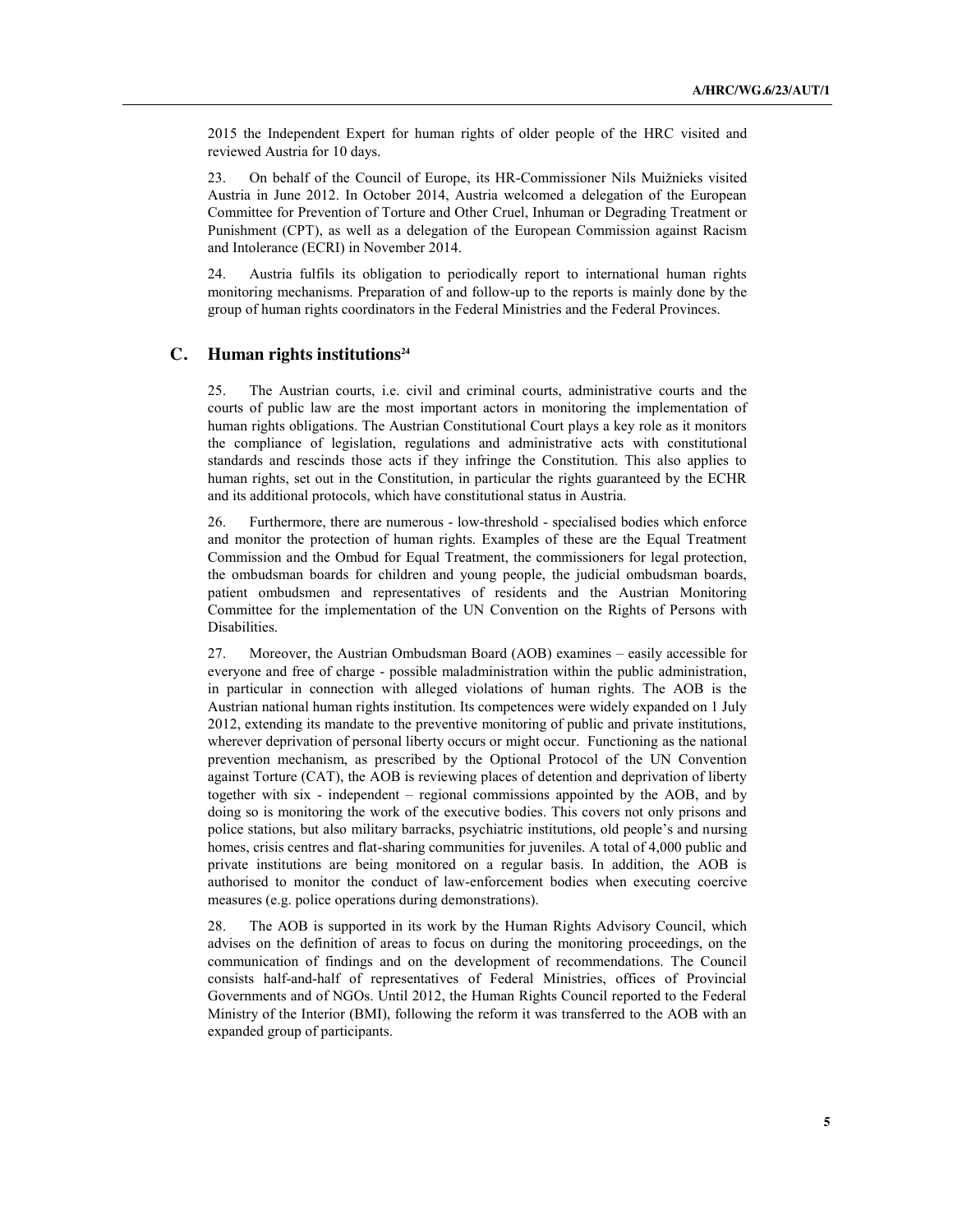29. Moreover, the AOB serves as an independent monitoring body pursuant to Article 16 (3) of the UN Convention on the Rights of Persons with Disabilities and monitors institutions and programmes for persons with disabilities, in order to prevent any form of exploitation, violence or abuse. The independent commissions appointed for this purpose conduct control visits in special establishments for persons with disabilities.

30. Following the observations made in the course of visits, monitoring proceedings can be initiated with the main goal to address underlying structural problems in the system.

31. Furthermore, the reform of the mandate of the AOB enabled the AOB to report to Parliament on individual observations it made during its monitoring activities, in addition to the traditional activity report being sent to Parliament annually.

32. Criticism arose on the appointment procedures for members of the Ombudsman Board: the three members are nominated by the three largest political parties represented in Parliament and are elected by Parliament according to majority vote. However, this appointment procedure guarantees the necessary democratic legitimacy essential for a parliamentary democracy (much like the appointment of judges by the Federal President or the Minister of Justice). The three members of the AOB exercise their function in full independence, during their six-year term they cannot be deprived of their office, nor removed or dismissed. With the addition of the OPCAT competencies to the mandate of the AOB, comprising close cooperation with human rights experts from the independent monitoring commissions and the Human Rights Advisory Council, a constant dialogue and exchange of experience with civil society is guaranteed.

33. In the Province of Vorarlberg the competences pursuant to OPCAT and the UN Convention on the Rights of Persons with Disabilities were entrusted to the Independent Regional Ombudsperson of Vorarlberg.

## **D. Role of civil society25**

34. Since the last review and by implementing the UPR recommendations, the dialogue with representatives of civil society has continued and intensified. Since 2011, a so-called UPR steering group (see Chapter I) is meeting on a regular basis in order to evaluate the implementation of recommendations, to prepare joint events and to assist at thematic dialogues between representatives of civil society and the Federal Ministries. Even if substantive progress is being achieved at various speeds depending on the subjects under discussion and differences of opinion concerning the implementation of the recommendations exist, these dialogues have contributed considerably to building confidence and a positive culture of communication between the Government and civil society. Concerning involvement of civil society in designing the NAP Human Rights see Chapter IV.A.

35. In general terms the expert knowledge of representatives from thematically specialised NGOs is much appreciated and drawn upon by the Government as much as possible when developing and implementing specific policy measures and initiatives.

# **III. Protection and promotion of human rights in Austria – measures taken since the last review, progress and challenges**

36. Austria actively supports the principles of human rights being universal, indivisible and interdependent, which was confirmed at the 1993 Vienna World Conference on Human Rights. Austria has made a clear commitment to comprehensively respect human rights on the national and international level. The Universal Declaration of Human Rights (UDHR)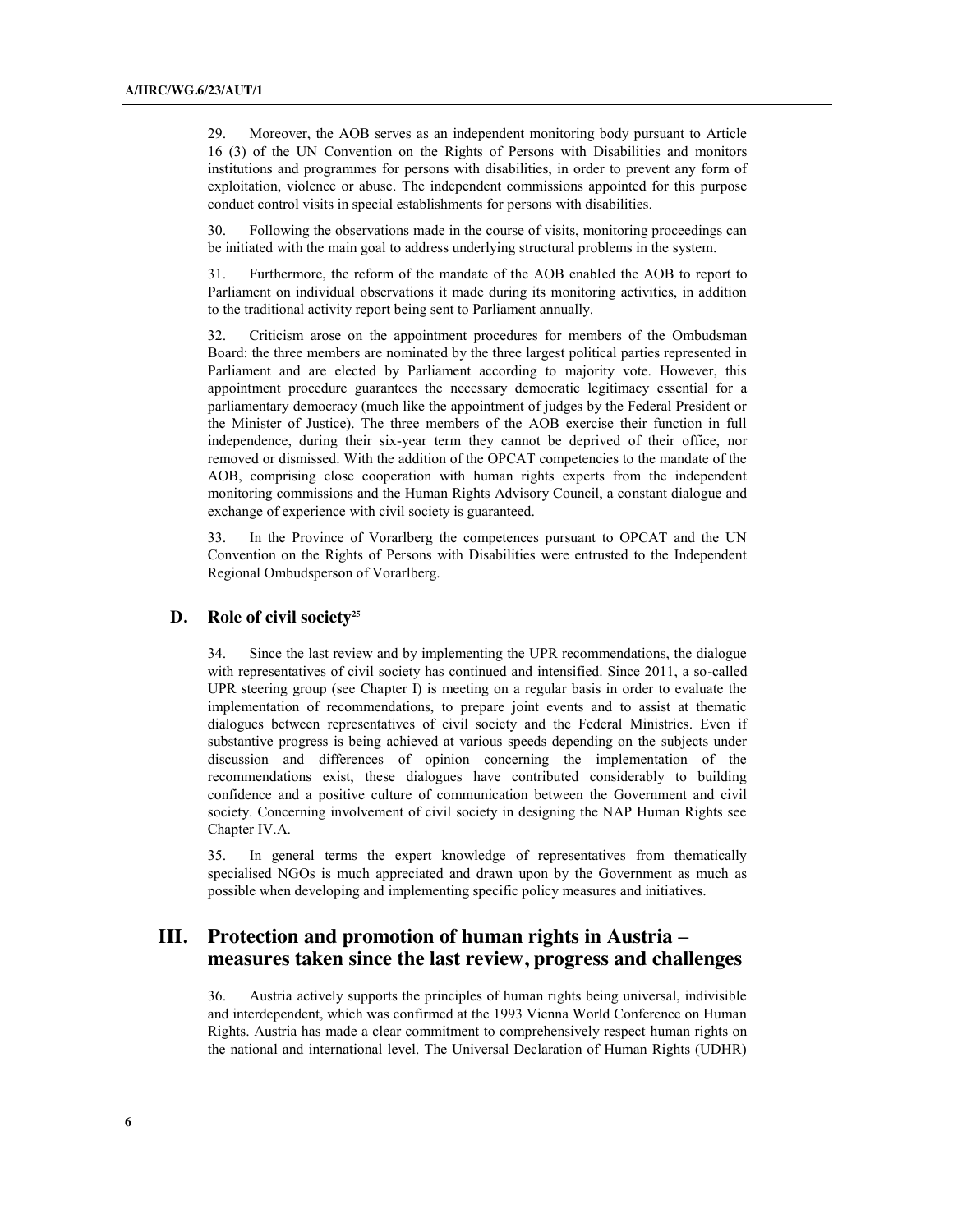and the rights contained therein describe the framework of those legal principles which Austria has pledged to respect and which guide it in its efforts to protect and promote human rights.

## **A. Equal treatment, non-discrimination**

37. The obligation to respect human rights and the general prohibition of discrimination take a central role in the Austrian human rights catalogue (Federal Constitution) and have been furthermore complemented and substantiated in several Federal and Provincial acts of law.

#### **1. Children<sup>26</sup>**

38. Austria wishes to ensure the best chances for children and recognises the right of children and juveniles to live a self-determined life, to grow up in freedom and under the best possible conditions, and to have a right to special protection.

39. Austria has ratified the Convention on the Rights of the Child<sup>27</sup> (CRC) and its first two Additional Protocols<sup>28</sup>. Before Austria will take a decision on ratifying the  $3^{rd}$ Additional Protocol, it is observing the progress and development of the practical work of the Committee on the Rights of the Child. The ongoing process of the withdrawal of all Austrian reservations and declarations on the CRC, substantially influenced by two scientific studies on the CRC and its implementation in Austria, will lead to a uniform application of the Convention in Austria and reflects a long-standing recommendation by the UN Committee on the Rights of the Child.

40. In order to further strengthen children's rights, the Federal Constitutional Act on the Rights of the Child was adopted in 2011.<sup>29</sup> It contains constitutionally guaranteed children rights, which are enforceable before a court.<sup>30</sup> At the heart of these rights lies the right of children to receive protection and care, always following the "best interests of the child". Furthermore, special emphasis is given to respecting the wishes of the child, prohibiting child labour, protecting children from all forms of violence and from exploitation or (sexual) abuse and to the rights of children with disabilities.

41. In the area of sexual criminal law, the amended code of criminal procedure, which entered into force in 2014, enforces mandatory psycho-social support for potential victims of sexual abuse under the age of 14. Moreover, a special "criminal record certificate for children and youth welfare services" was created, to ensure that any records of convictions for sexual assaults are taken into account when assessing the aptitude of a person for any professional or voluntary activity involving the supervision, support, care or education of minors.

42. The 2013 amendment of the Security Police Act resulted in considerable improvements of the protection of minors from domestic violence. It contains an expansion of the area of denial of access to schools, etc. including surroundings. In addition, executive bodies are obliged to immediately inform the corresponding centre for protection against violence about any denial of access enforced upon a perpetrator, which in turn shall contact the endangered persons and offer them support.

43. There are quality standards for the sensitive handling of (suspected) cases of violence, such as recommending "accompanied visits" between parents, children and authorities. Such standards form basis of a government-funded "training curriculum for visiting personnel" and a training course based on such curriculum, which has been conducted twice so far. It is aimed at creating awareness for the potential "danger to the well-being of the child" and at encouraging personnel to pay more attention to relevant behaviour patterns.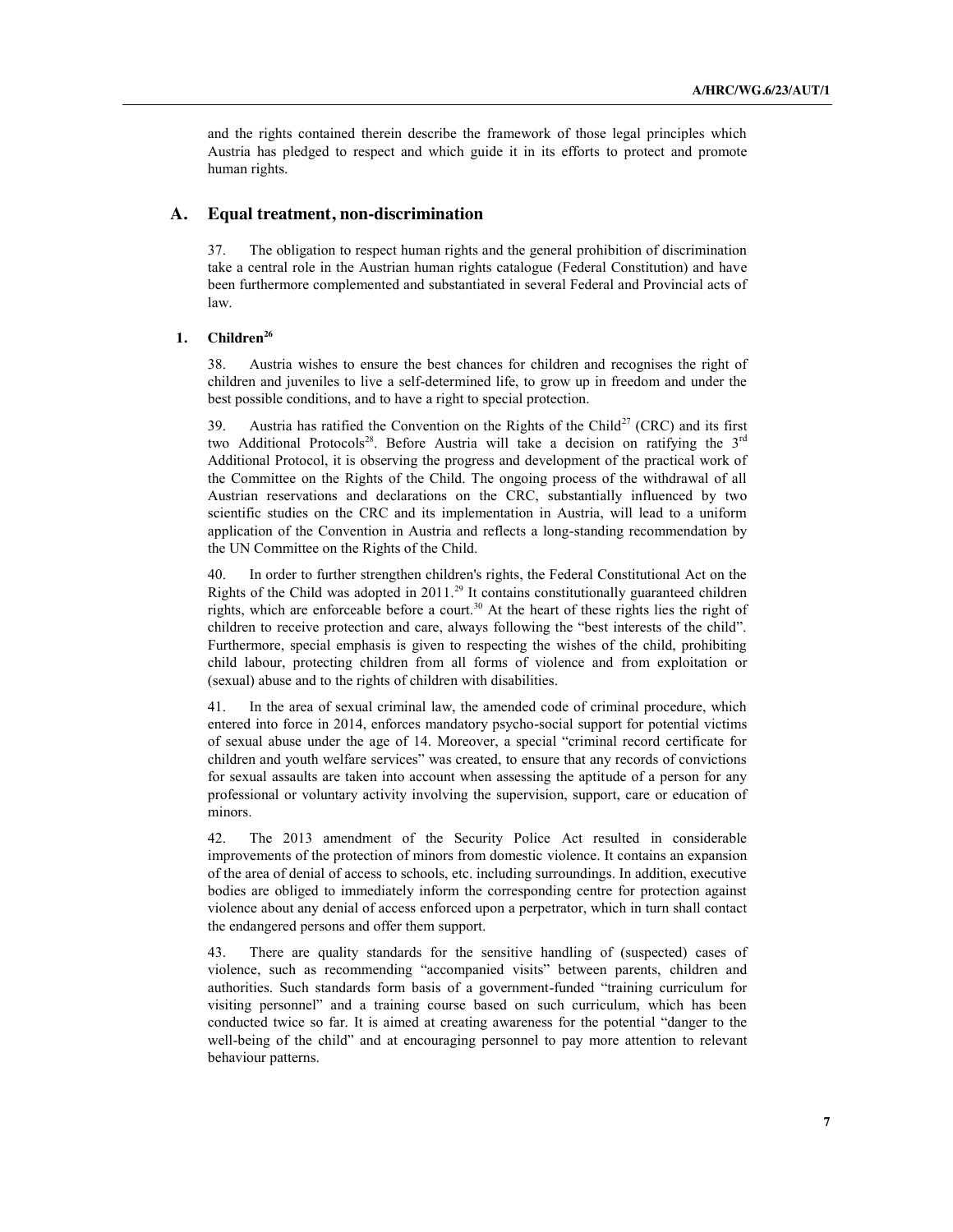44. The amended Parenting and Naming Act, which entered into force on 1 February 2013, contains a substantiated description of the "priority for the well-being of the child", which mainly covers the right of the child for care, security and protection of its physical and mental integrity, for consideration of its views and for regular contact with both parents and other important persons of reference in its life. At the same time, legally binding counselling on the specific rights and needs of their under-age children for parents prior to any consensual divorce was introduced.

#### *Child-rights monitoring process*

45. As a result of the  $3<sup>rd</sup>/4<sup>th</sup>$  Austrian review under the CRC, a Monitoring Board for the Rights of the Child was established at the Federal Ministry for Family and Youth (BMFJ), consisting of representatives of all relevant stakeholders, and acting as an independent advisory body and permanent coordination mechanism. Its tasks are based on the 73 recommendations received by the Committee on the Rights of the Child.

#### 2. Women and gender equality<sup>31</sup>

#### *Gender equality*

46. The National Action Plan (NAP) for Gender Equality in the Employment Market for the years 2010 to 2013 led to the development of a comprehensive package of initiatives and 55 concrete policy measures. So far, 90% of the measures have been fully or partially implemented. Since 2011, companies with more than a certain number of employees are obligated to submit income reports. The legal requirement to quote minimum wages in job advertisements improves income transparency. In August 2013, this rule was expanded to include business sectors without collective agreements on minimum wages. Legal provisions concerning income transparency are currently under evaluation. The online salary calculator<sup>32</sup> offers easy access to information on average salaries in a business sector or region. From its introduction in January 2011 until the end of 2014, 1,083 fathers made use of the "Daddy Month", a paternity leave model, available to public service employees. A women's quota for supervisory-board members in state-affiliated corporations was introduced with a target quota of 35 % of the members appointed by the Federal Government to be women by 2018. By early March of 2015, this quota was already at 37%. The target quota for women being employed in Federal public civil service, which is being stipulated by law, was increased from 45% to 50%. With the decision to renew the existing NAP for the new Government period (2013 to 2018) a strong political will to achieve gender equality in the employment market was reaffirmed. Future emphasis will be given to part-time employment models. In addition a new online platform "My Technology" was presented on 10 April 2015 facilitating access to projects and funding opportunities in order to create interest of women and girls for technology.

47. In 2014 the agreement between the Federal Government and the Federal Provinces on increasing the offer for kindergarten places was extended until 2017, and subsidies by the Federal Government were increased to 100 million Euros. Another 100 million Euros were made available by the Federal Government for 2015 and 52.5 million Euros for 2016 and 2017 respectively.

#### *Violence against women*

48. Creating efficient measures to raise awareness of, to prevent and to protect victims from all forms of violence in domestic and close social environment, in particular violence against women and children, has been and still is a central concern of the Federal Government.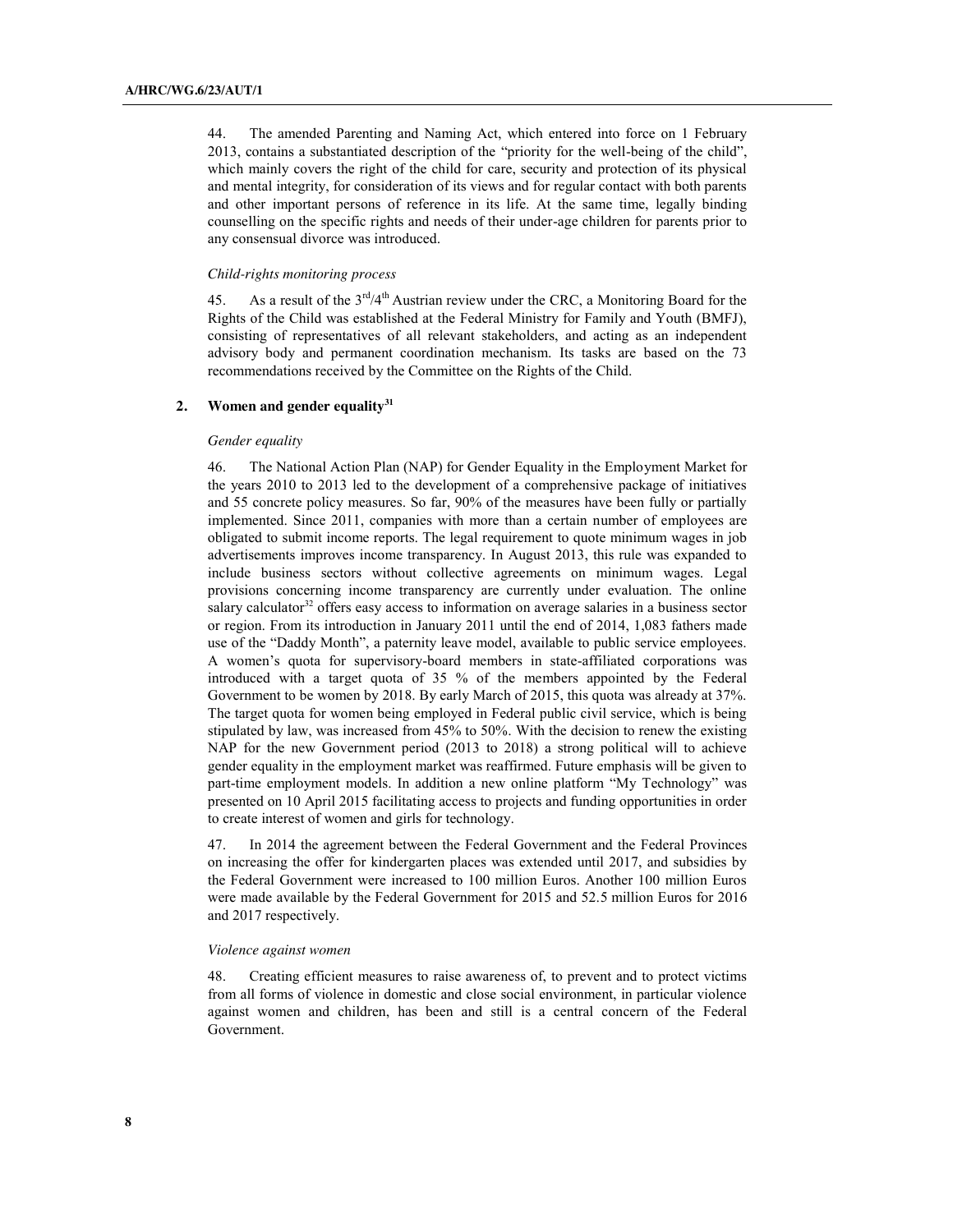49. As an expression of this concern, a National Action Plan on the Protection of Women against Violence (2014-2016) was adopted by the Government on 26 August 2014. Thereby Austria is implementing some key obligations contained in the Council of Europe Convention on Preventing and Combating Violence against Women and Domestic Violence as well as measures foreseen in the current Government Programme 2013-2018. It foresees the political coordination of policy measures on the prevention of violence, the protection and support of victims, new initiatives concerning investigation, criminal prosecution and procedural law, as well as measures for European and international cooperation. An implementation report for the period 2014 until 2016 will be prepared in 2017.

50. An "emergency accommodation", aimed at protecting women threatened by or subjected to forced marriage, was established in 2013. It offers accommodation and security measures in crisis situations as well as professional counselling, respecting sociocultural diversity.

51. Already existing measures for the protection against domestic violence (such as the possibility of applying for a temporary injunction or a restraining order, preventing the return of a violent perpetrator to his home environment, or prosecution by law for "stalking and for crimes against sexual self-determination and integrity") are being improved continuously. The central database concerning cases of violence, which was established in early 2012, provides nation-wide background information to law enforcement authorities about potential perpetrators.

52. In order for these legal provisions to be applied effectively, all efforts are being made to continuously raise awareness and knowledge on domestic violence and human trafficking. This is being done for example through trainings and awareness-raising measures for law enforcement organs, for judges and public prosecutors, creating special competences within the public prosecutors and provide for structural improvements for Intervention Centres against Domestic Violence resp. Violence Protection Centres by increasing their budgets by 2.4% in 2013 and by 5.5% in 2014.

53. Obligatory training-courses on domestic violence are being organised in cooperation with victim-protection facilities during the training period of future judges. Moreover, the Judges' and Public Prosecutors' Service Act contains mandatory additional services of minimum 14 days at a victim-protection or social welfare facility during the judiciary training period.

54. A Working Group on Restorative Justice and Work with Offenders, comprising of various specialised NGOs, facilitates contacts between representatives of victim-protection facilities, violence counselling centres for men and probationary services from all Federal Provinces. It has been receiving financial support from the Government since 2013. It is currently working on an information-sheet for the judiciary and for other assigning bodies and on appropriate standards for Victim Protection Oriented Perpetrator Programmes.

55. Further awareness-raising measures include the reprinting of the brochure "Women have Rights", the development of a specific App which lists special counselling facilities and provides direct access to the police emergency number and to the women's' helpline, and the campaign "Living FREE of Violence". As part of this campaign, chief medical staff in hospitals is being advised on the implementation of violence protection measures, along with the creation of a handbook on the handling of cases of domestic violence for hospital personnel.

## **3. Senior citizens**

56. The primary objective of Austrian policies concerning older persons is to create a more differentiated, more positive picture of senior persons in society.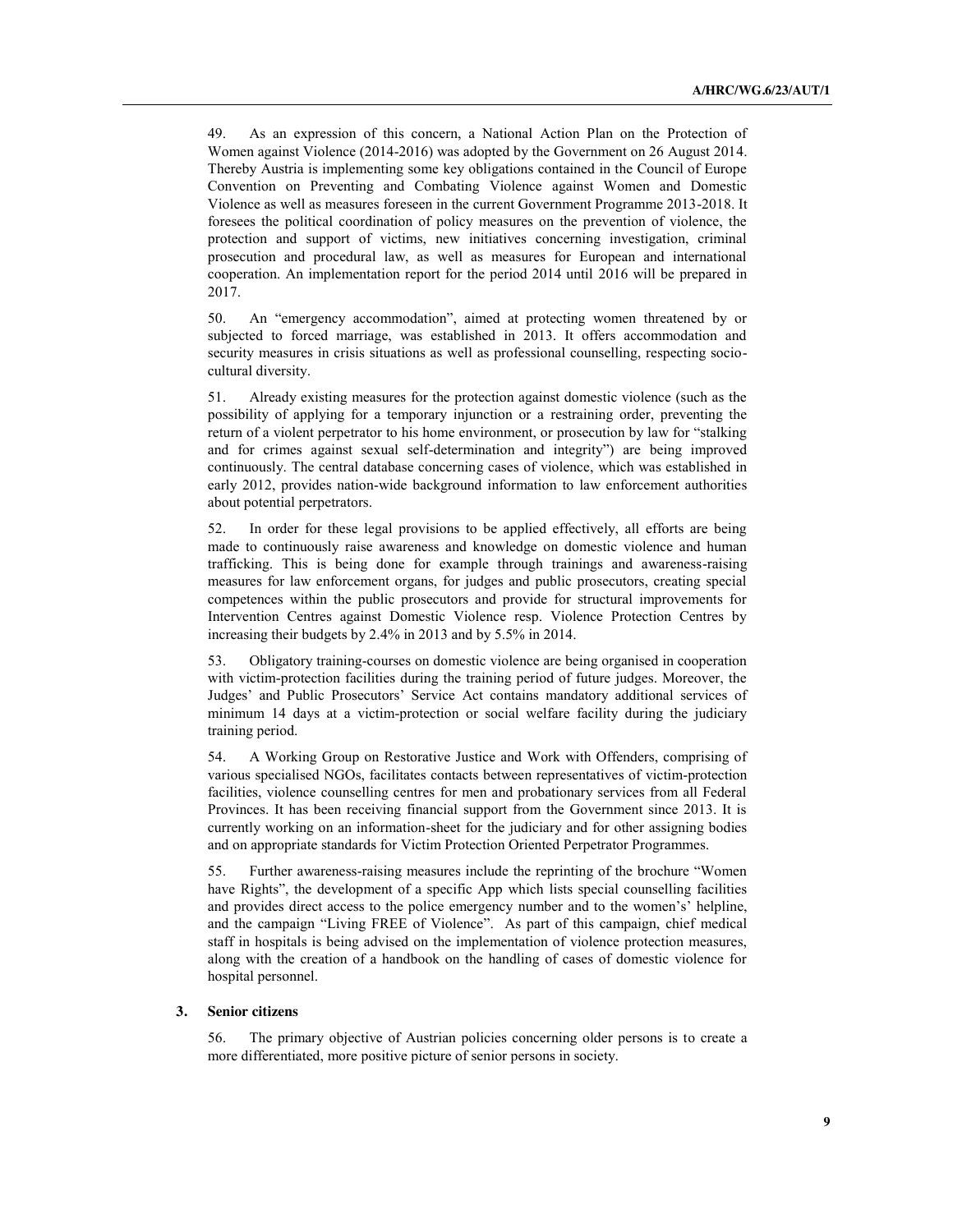57. Already in 1998 the Federal Senior Citizen Advisory Council was established as a national legal representative body. The many existing senior person's organisations and associations provide counselling, information and support and are being financially supported. This is being secured through the Federal Senior Citizen Act. The Federal Plan for Senior Citizens adopted in 2012 includes measures in areas of social and political participation, the employment market, educational opportunities, economic situation, nursing care, violence against senior persons and age discrimination.

58. One priority for the future will be the prevention of violence against senior persons. A series of folders "How to recognise violence" shall be issued, which for example informs about subtle forms violence in cases of dementia or involving senior persons in retirement homes. Furthermore a roadmap for preventing violence in care facilities shall be developed. The "Counselling Telephone", a nation-wide hotline and contact point for violence against senior persons will be expanded and linked with regional authorities. A study was commissioned for the purpose of understanding the (psycho-) social issues that may arise when applying legal provisions in cases of violence against senior persons.

With the aim of further improving the conditions in retirement and nursing homes, a "National Quality Certificate for Retirement and Nursing Homes in Austria" was developed in cooperation with all Federal Provinces and enshrined in the Federal Senior Citizens Act in 2013.

60. The Independent Expert for Human Rights of Older Persons of the HRC visited Austria in 2015 (see Chapter II.B.).

## **4. Persons with disabilities33**

61. In light of the facts that disability rights affect many areas of life and also various fields of competencies within the federal government and the provinces and that their consistent application requires significant financial resources, a comprehensive implementation of international standards poses great challenges to Austria. Austria nevertheless recognises its international obligations and acknowledges the continuing difficulties for persons with disabilities to fully enjoy their human rights and fundamental freedoms in Austria, as it is the case in most other countries in the world. Austria has undertaken to pursue comprehensive equality policies for persons with disabilities and has achieved steady improvements in this matter over the last few years. Austria will continue along this path in a constant dialogue with civil society.

62. Furthermore, currently strong efforts are being made to amend the guardianship law, involving self-representatives and other NGOs. Since May 2014 the project "Support to Self-Determination" is being implemented as part of this reform process, where interest groups of guardians along with affected persons are looking for alternatives to guardianship.

63. The Convention on the Rights of Persons with Disabilities is being implemented on the Federal level through the 2012 National Action Plan on Disability. This plan is also part of the current Government Programme. The NAP on Disability with its 250 measures, covering all aspects of life, shall be the guideline of the Austrian policy concerning persons with disabilities until 2020.

64. The NAP on Disability aims at enabling persons with disabilities to fully participate in society. A steering group was established in October 2012 in order to monitor the implementation of the NAP, comprising representatives of all Federal Ministries, all Provinces, interest groups, the scientific community, the Austrian Monitoring Committee and other disability organisations, and the Federal disability ombudsperson.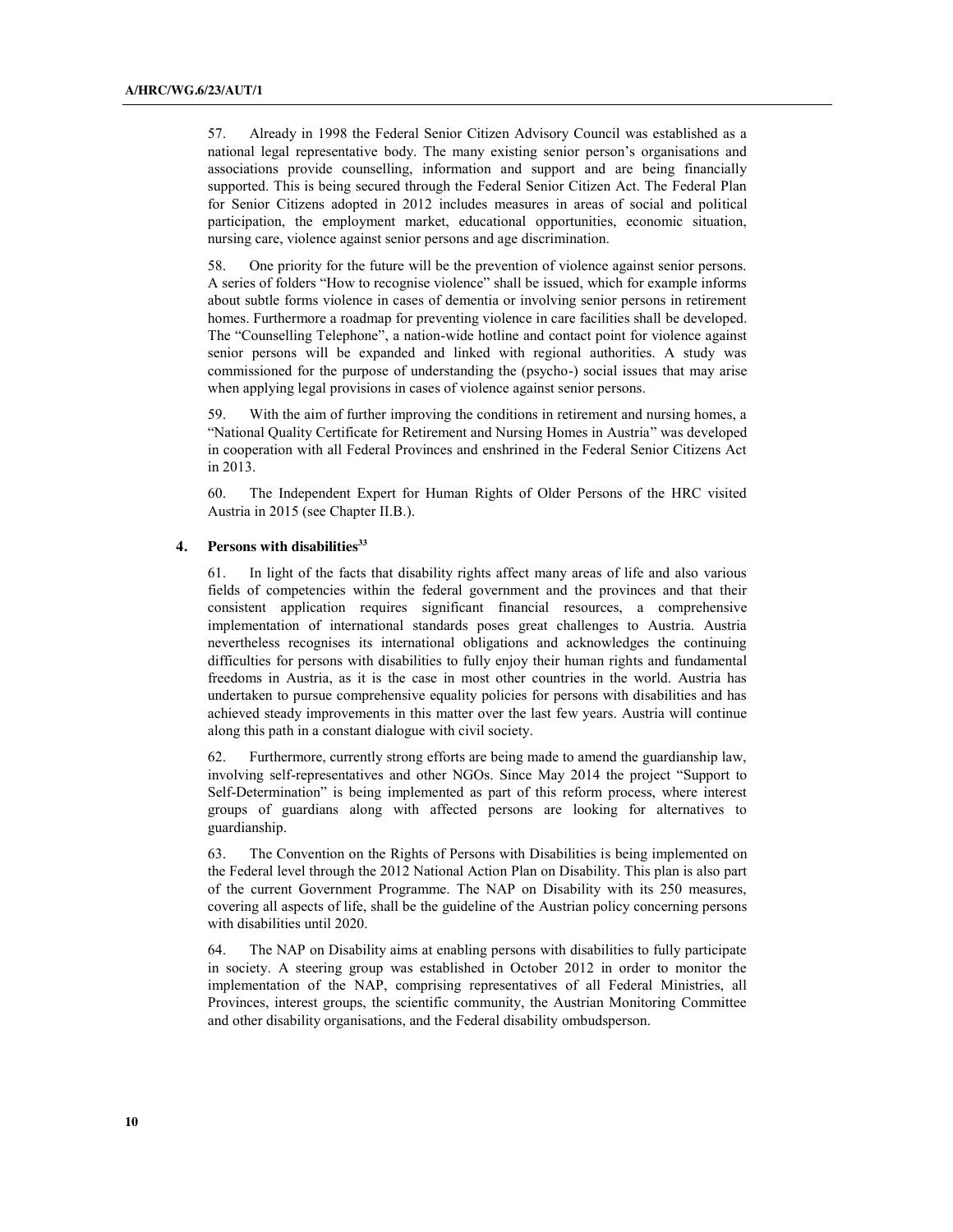65. Following the review of its national report of 2013, Austria received numerous recommendations of the UN Committee on the Rights of Persons with Disabilities, which are to be implemented until its next review in 2018.

#### **5. Ethnic groups, national minorities34**

66. By amending the Ethnic Group Act<sup>35</sup>, the scope of the application of the provisions on topographic names and official languages was extended and enshrined in constitutional provisions. The new regulations were welcomed by the vast majority of the Slovenian ethnic group, and the Ethnic Group Advisory Council for the Slovenian ethnic group has confirmed that the intercultural climate in Carinthia has been considerably improved since then.

67. The issue of the Slovenian music school/glasbena šola in the Province of Carinthia has been resolved since the last review, as it was integrated into the Carinthian music school system on a new legal and financial basis.

68. Concerning measures designed to improve the situation of the Roma minority in Austria, reference can be made to the implementation of the EU Framework for National Roma Integration Strategies. Until 2020 comprehensive measures in the field of education, employment, health and housing shall be continuously implemented. A national Roma contact point has been established at the Federal Chancellery, creating a dialogue platform between representatives of the Roma community and the authorities to monitor the implementation of the National Strategy.

69. A successful awareness - raising measure for the general public is the exhibition "Romane Thana – Sites of Roma and Sinti" in the Vienna Museum. During this exhibition, members of the Roma community themselves participated to counter common stereotypes. In the area of education free scholarships for adult education centres in Vienna exist for Roma students. In 2000 the Roma organisation "Romano-Centro" began a – multi-lingual – Roma school-assistance and mediation programme in order to improve communication between schools and parents. In the area of employment, Austria provides 1 million euros from the European Social Fund annually in order to support employment market measures specifically aimed at Roma. The initiative THARA subsidised by Federal Government funds, has been supporting the interests of the Roma in the Austrian employment market since 2005. The counselling centre for Roma by the local Roma organisation of the city of Oberwart should also be mentioned in this list of concrete activities.

#### **6. Migrants, refugees, persons entitled to Asylum36**

70. Migration and asylum policies in Austria are based on international human rights standards. New developments stemming from national jurisdiction as well as criticism enshrined in recommendations of international monitoring bodies and courts are being continually reviewed and addressed and are, as much as possible, integrated in the Austrian legislation and the law enforcement system. Austrian authorities are aware of the criticism raised by numerous NGOs concerning the situation of asylum seekers and migrants in the country and always seek to maintain an open dialogue with representatives of civil society, especially on this very sensitive subject being in the focus of public attention.

71. Within the asylum proceedings, applications for asylum are assessed on an individual basis, taking into account the principle of non-refoulement and the protection of private and family life of the persons concerned. As of January 1, 2014, the Federal Office for Immigration and Asylum serves as first instance whereas the Federal Administrative Courts guarantee an independent juridical review of every decision taken by public authorities. Decisions of this second instance courts can be reviewed by the Supreme Administrative Court and by the Constitutional Court.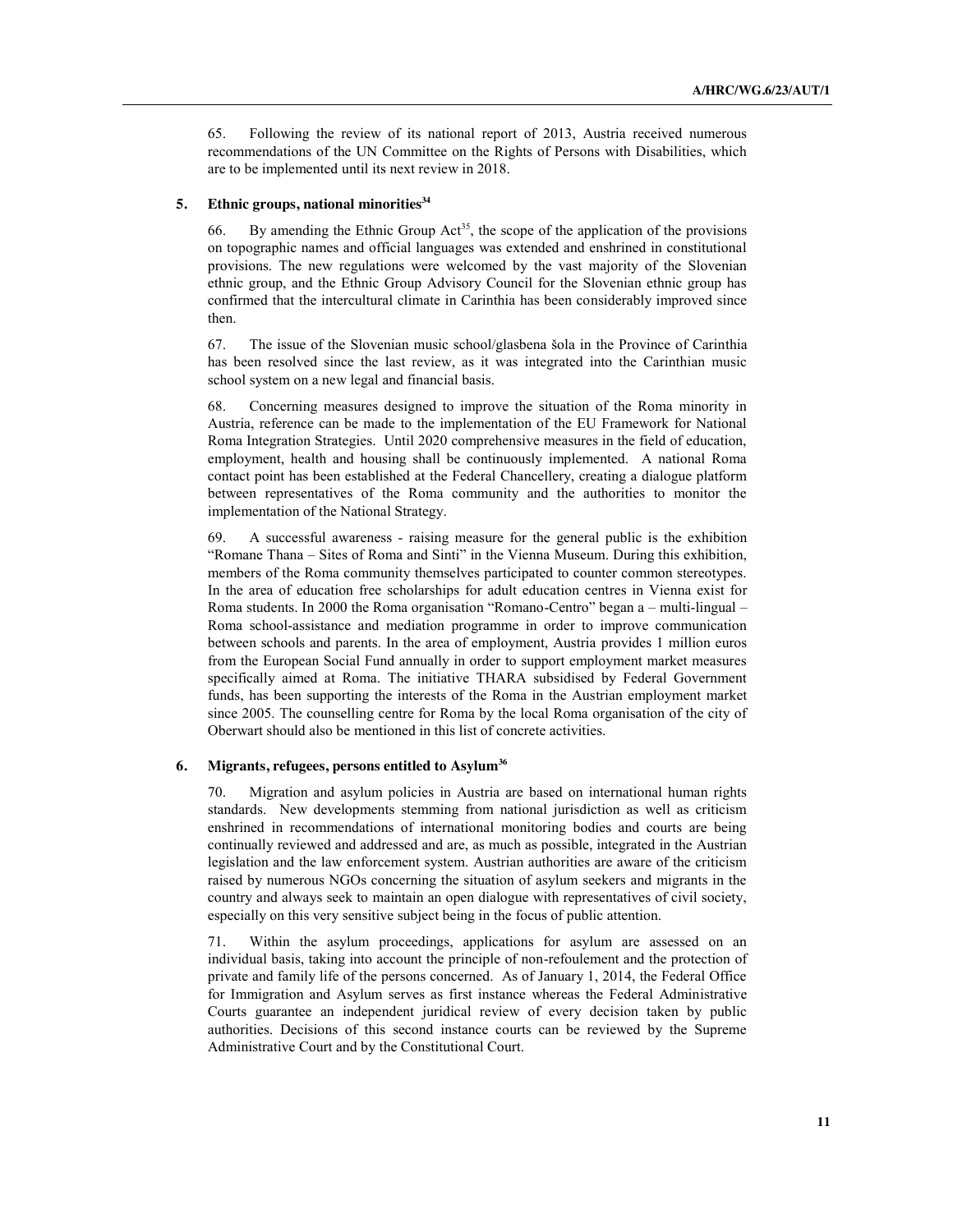72. The new regulations concerning legal counsel are another important aspect in this regard. Asylum seekers now have a right to free legal counselling during almost all stages of the asylum process. Some NGOs furthermore suggest that this "objective" legal counselling should be replaced by a full representation by a lawyer and ask for further improvements for minors, e.g. concerning problems of legal representation and determination of age.

73. Austrian authorities are well aware of the legal and humanitarian problems arising from the detention of persons awaiting deportation. Through the successfully achieved reorganisation of the system of pre-removal detention, such persons now are being held separately from criminal prisoners, exclusively in special detention facilities, applying an "open door regime". The option of less intrusive measures, such as accommodation in specific quarters, periodic reporting to police stations, and depositing adequate financial security with the authorities, is also available. For minors above the age of 14 these less intrusive measures have to be applied as a primary obligation.

74. For unaccompanied minors (UM) a special support system tailored to their needs has been created. As a matter of principle, UM are taken care of in youth hostels managed by youth welfare agencies, detention can only be applied as a means of last resort. Pre-removal detention cannot be imposed on minors under the age of 14, for minors between the age of 14 to 16 only if accommodation and caregiving in accordance with their age can be guaranteed in the detention facility and if the application of less intrusive measures are not sufficient in their specific cases. In view of the current large numbers of UM arriving from crisis areas, particularly from Syria and Iraq, the available capacities are fully utilised. Under these circumstances it is also necessary to use short-term solutions. However, greatest efforts are being made to strengthen and expand the capacities available.

75. The "Guidebook for the identification and handling of potential victims of child trafficking", prepared in the framework of the task force on human trafficking (NRM National Referral Mechanism) (see Chapter B.2) will also be applied more thoroughly during the asylum-proceedings.

76. There have been several important new developments since the last UPR concerning the integration of immigrants and their participation in political, cultural and economic life. Since 2010 the NAP on Integration (see Chapter IV.C.) has served as a basis for continuous improvements. In 2014 alone, more than fifty different projects were implemented and funded nation-wide. The project "intercultural mentoring" brings students with multicultural background regularly together with pupils with migration background during their studies in schools in Vienna. Special "integration ambassadors", well-known and successful Austrian personalities with migration background visit schools to provide positive examples of successful integration, spark motivation in young persons and counteract prejudices.

77. With regard to the integration of immigrants in the labour market, the same instruments are available to anyone regardless of the background, provided the necessary requirements are fulfilled. In 2012, a report was sent to ILO on measures taken by the Austrian Public Employment Service (AMS) for persons with migration backgrounds (mentoring for immigrants, German language classes for professional training, multilingual information, raising awareness of companies for diversity management). The awareness for this subject matter among staff members and managing personnel in the AMS has been raised in training programs. The number of staff with knowledge of at least one of the most important languages (Serbian/Croatian/Bosnian, Turkish, Polish, Romanian, and Hungarian) has increased by a third within one year.

78. For further details on integration work in Austria, which is without doubt one of the national priorities, see Chapter IV.C.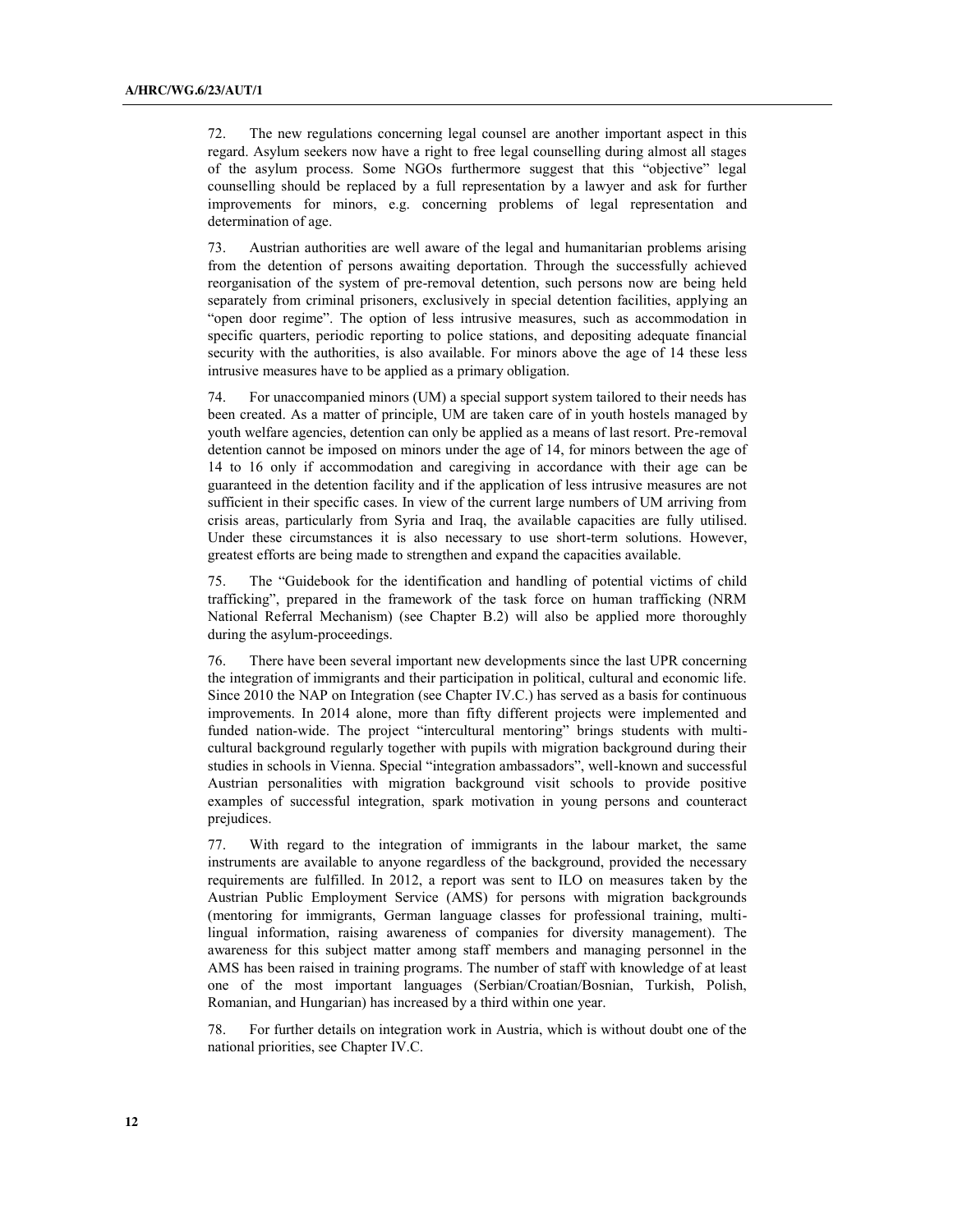#### **7. Sexual orientation37**

79. An important step for equal treatment of same-sex relationships has been made with the adoption of the Registered Partnership Act<sup>38</sup>. Subsequent to the judgement of the ECHR of February 19, 201339, the adoption law was amended in 2013 in order to allow a so-called stepchild adoption for same-sex couples. Due to a judgement by the Constitutional Court of December 10, 2013<sup>40</sup>, the laws for medically assisted reproduction were amended, so that the use of sperm-donation will also be possible for registered same-sex partners. Subsequently, the legal provision which prohibited joint adoption of a child by registered partners was rescinded through a judgement of the Constitutional Court of December 11, 201441. Implementation of this judgement is currently ongoing. Representatives of civil society also demand that all persons have access to all legal partnership models.

## **8.** Fight against racism, discrimination, xenophobia and intolerance<sup>42</sup>

80. There is consensus in Austria that special attention must be given to the fight against racism, discrimination and xenophobia. The Government is aware of the fact that racist prejudices, attitudes and acts still exist in parts of society and that sustainable and differentiated policies are necessary in order to counteract this phenomena in the long term.

81. In Austria good legal tools exist, which enable security authorities and courts to combat right-wing extremist, xenophobic, anti-Semitic and racist acts. NGOs criticise though the inadequate implementation of existing laws in practice. Austrian authorities take this criticism and their recommendations seriously and try to address them, in particular by increasing the training and awareness-raising within public administrative authorities.

82. In accordance with the Government Programme, a comprehensive evaluation of the Austrian equal treatment legislation, including the tools for enforcing said legislation, is currently being performed. Harmonising the protection level against all acts of discrimination has been intensely debated for some time, but no decision has been taken yet. Until a political agreement on a comprehensive reform of the anti-discriminatory legislation can be achieved, the existing individual laws are being continually developed.

83. The amended hate speech provision pursuant to Section 283 Criminal Code has already been described in Chapter II.A. The special aggravating ground pursuant to Section 33 (5) Criminal Code (perpetration of a crime based on racist or xenophobic motivations) constitutes another important measure. In all of these cases, an obligation to report to the Federal Ministry of Justice (BMJ) was ordained, which documents indictments, diversions and judgements in criminal matters pursuant to Section 283 Criminal Code.

84. As the knowledge about existing legal options to combat discriminatory acts is important, the Ombud for Equal Treatment strives for an active public relation work. There are multi-lingual folders, annual reports and an easily accessible home page. Various Federal Ministries provide information on subject matters within their scope of responsibility. In February 2015, the Ministry of Europa, Integration and Foreign Affaris established a telephone hotline to address discrimination and intolerance, where citizens subjected to discrimination can obtain information on the existing relevant complaint bodies and legal options they have.

85. In Austria a large number of anti-discrimination institutions exist covering different cases of discrimination. Representatives of civil society as well as international monitoring mechanisms have criticised this to be fragmented and the various contact points to be too complex. Moreover, the information would not be "low-threshold" enough to reach all parts of the population. Options for improvement are currently being discussed in the context of the current preparation of the NAP on Human Rights.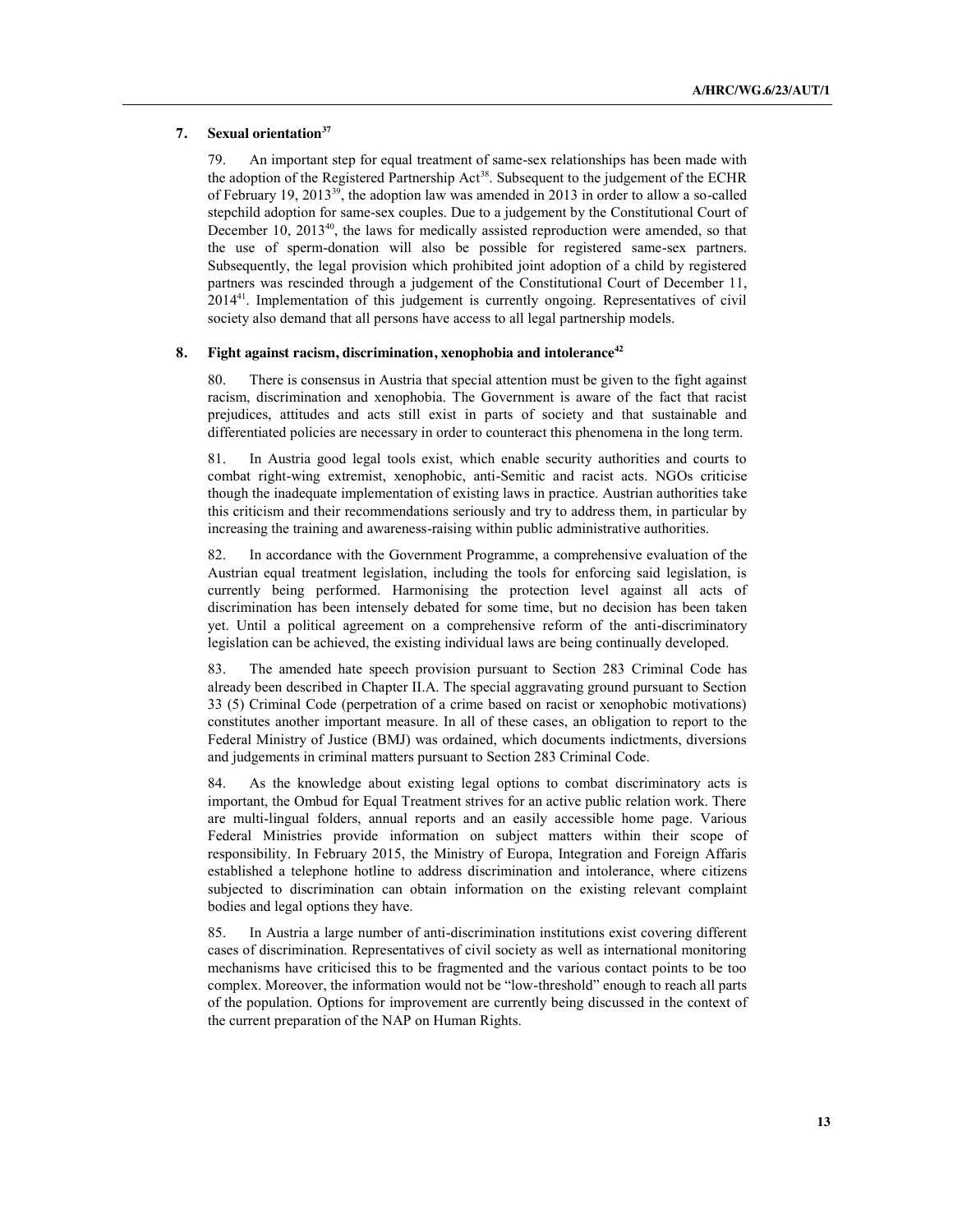86. During the last UPR Austria received recommendations concerning the establishment of a comprehensive system of data collection on criminal acts motivated by racism. During the UPR process a working group already addressed this topic. In the context of a new project - "KrimStat.NEU", efforts are being made to better harmonise criminal and judicial statistics.

87. The national security report issued every year jointly by the Ministry of Justice and of the Interior publishes the results of criminal proceedings with racist/xenophobic elements. This report is available on the homepage of the Austrian Parliament. All sentences, including those for racially motivated criminal acts are also published by Statistics Austria in the annual criminal court statistics.

88. Training measures are being developed on a continuous basis for judicial and police staff. During their four-year training period, all candidate judges and public prosecutors have to attend mandatory special courses on human rights and anti-discrimination, which are also subject of the judges' examination. A special fundamental rights module was developed by the Association of Austrian Judges and is held jointly with NGOs.

89. Police officers have to attend a seven-day module "Fundamental Rights" during their basic training. Commanding officers have two modules on human rights in their training and the mandatory advanced training also comprises of a human rights module. The Finance Ministry is offering its staff an opportunity to comprehensively address human rights questions in the context of the course "Intercultural Competencies in Dealings with Immigrants".

90. When combating racism and intolerance, measures against discriminatory statements made by politicians and the media are of special importance. The "Organisation for Self-Regulation of the Austrian Press" – Austrian Press Council<sup>43</sup> was re-established in 2010. The Austrian Press Council regards itself as a self-regulative body for the press, based on the principle of voluntary participation and adheres to editorial quality standards and freedom of the press. In 2009 state-funding for this mechanism was put on a legal basis. The Austrian Press Council established a code of conduct for journalistic work, which is to be considered as a guideline for media employees, and aims to protect against outright disparagement and discrimination. This code of conduct serves as the basis for decisions taken by the senates of the Austrian Press Council as well as for court decisions on the matter.

91. Work is under way to reform the press subsidy system, with a view to better promote quality journalistic work, and to integrate online media into the subsidy system. Promoting quality journalism helps to fight against generalization and stereotyping in the media which can lead to hatred against specific groups. The journalist prize for integration, established in 2012, has been awarded to three journalists so far, who – through their differentiated reporting – contributed to a balanced integration and migration debate. Furthermore, incentives and support for people with migration backgrounds to choose the profession of journalism are continuously further developed and expanded by granting scholarships.

## **B. Right to life, prohibition of slavery, prohibition of torture**

#### **1. Prevention of torture and other cruel, inhuman or degrading treatment or**  punishment, human rights in law enforcement<sup>44</sup>

92. A specific criminal definition on "torture" was introduced in the Criminal Code (Section 312a), which entered into force on January 1, 2013. Based on the OP-CAT Implementation Act, the Austrian Ombudsman Board (AOB), along with the independent commissions appointed by it, was designated as the national prevention mechanism against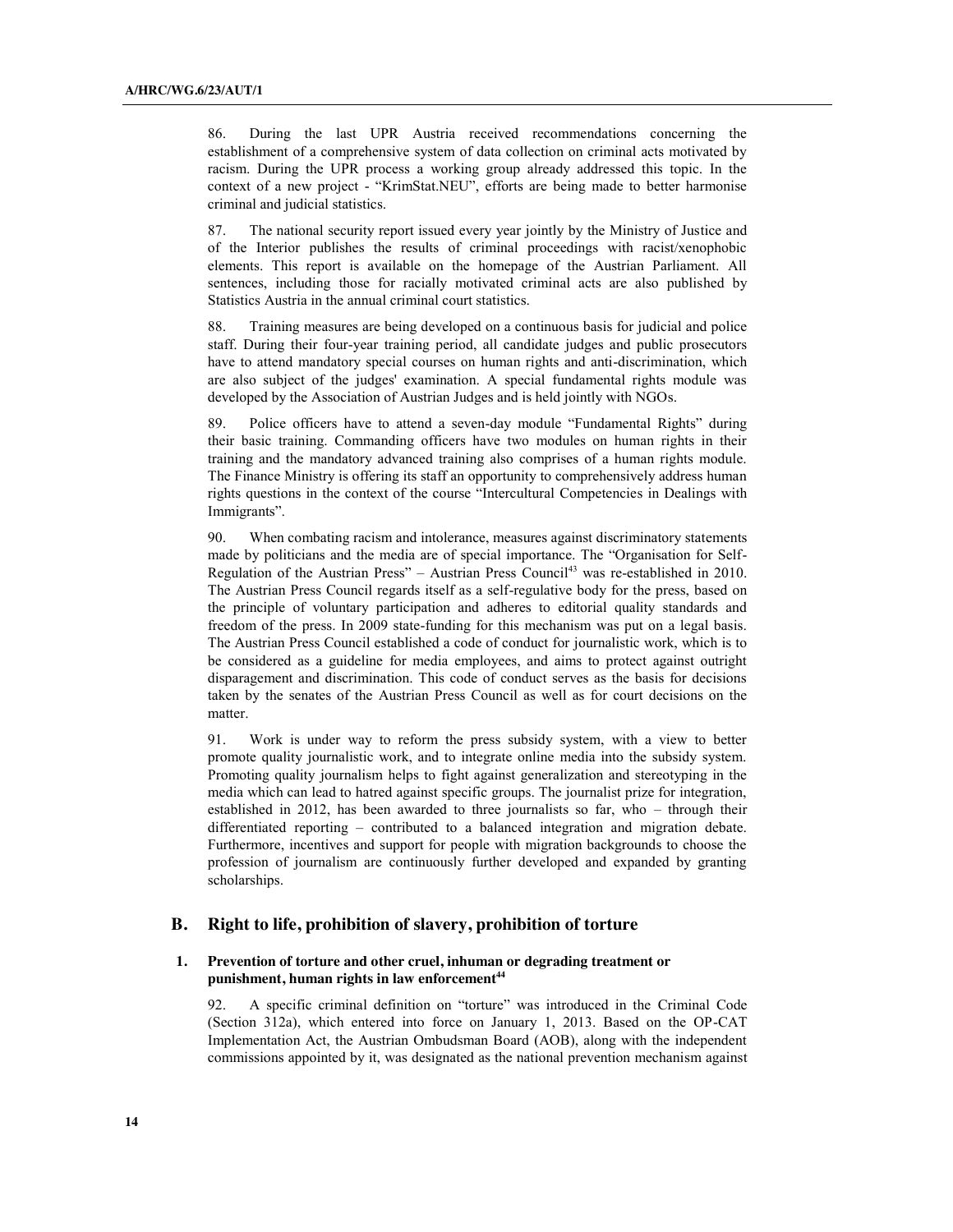torture (see Chapter II.C.). Moreover, the Independent Provincial Ombudsman Board in the Province of Vorarlberg was entrusted with this task for that specific province. Reference should be made to the ratification of the International Convention for the Protection of All Persons from Enforced Disappearance in 2012 (see Chapter II.B.).

93. Concerning the recommendations for an adequate investigation of allegations of any ill-treatment or racist misconduct by the police, reference is made to the Federal Bureau of Anti-Corruption (BAK). This is an organisational unit of the Ministry of the Interior, but operates outside the general directorate responsible for the police. There exists full transparency on any instructions given to this bureau. It has nationwide jurisdiction over the police as well as competences for the investigation on possible human rights violations defined as criminal offences. The BAK must immediately report any suspicion of criminal offence to public prosecutors and acts upon order by the court or the public prosecutor; moreover, a legal protection commission investigates accusations of inactivity against the BAK.

94. In Austria there does not exist an independent investigation body with comprehensive investigative competencies to examine allegations of ill-treatment, as demanded by NGOs. The existing system of independent courts and public prosecutors, the additional system of disciplinary law and the options to raise a complaint with the independent provincial administration courts offer the required legal protection.

95. Furthermore, accusations concerning the conduct of executive organs are subject to examination by the AOB in the framework of their general examination competence relating to abuse in administration. Yet during such examinations – contrary to adversarial proceedings – the AOB cannot summon witnesses, or interrogate accused under oath.

## **2. Fight against human trafficking45**

96. The current  $4<sup>th</sup>$  NAP on the Fight against Human Trafficking (2015–2017) was adopted on March 24, 2015. Important activities such as information campaigns, training of professionals, victim support and international cooperation have been strengthened. The national coordination body "Task Force Human Trafficking" (TF-MH) continues to represent a key platform for implementing the NAP and for reporting to the Federal Government, the Parliament and the European Commission. Recommendations deal inter alia with more cooperation among all bodies involved to create uniform standards for caregiving and accommodation of victims of child trafficking. To strengthen the dialogue with those NGOs, which are not members of the TF-MH, two open round tables have been held so far.

97. Representatives of the Federal Government often participate in panel discussions, where best-practices are being exchanged, e.g. an OSCE Handbook<sup>46</sup>, which originated from a series of OSCE workshops on that subject.

Austria lays special emphasis on the issues of child trafficking and sexual exploitation of children. During 2015, the working group on child trafficking will develop more publicly available information material for government and non-government institutions. In addition, a third working group deals with human trafficking for labour exploitation to increase awareness of monitoring authorities for the identification of victims of human trafficking and labour exploitation.

99. In addition the general victim protection system has been further elaborated. In late 2013, a specialised caregiving and support service for male victims of human trafficking was established. In 2014, a contact point for special free counselling for persons without residence and/or work permit was set up.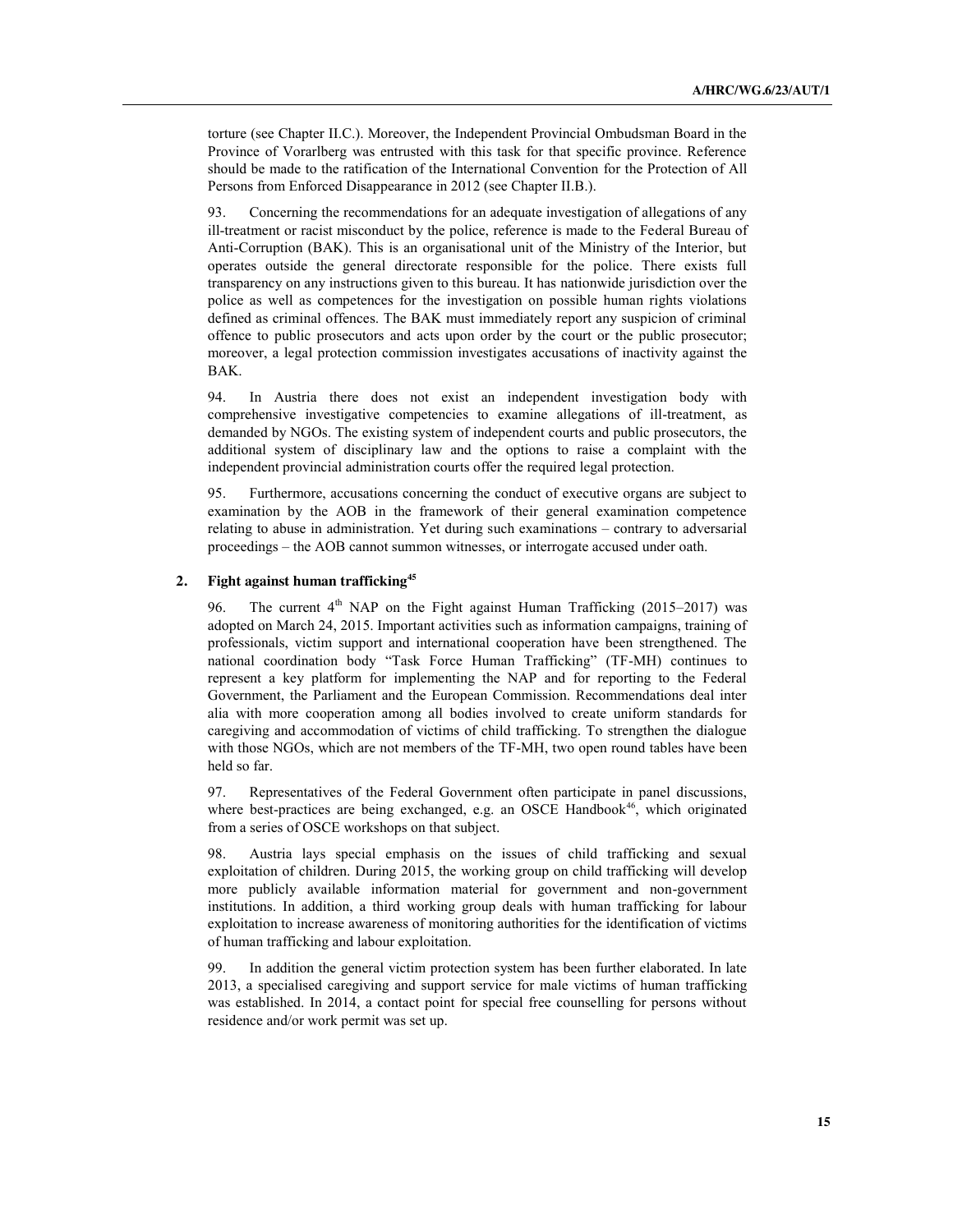100. The recovery and reflection period for victims of trafficking is regulated by a decree from the Ministry of the Interior and in practice is handled with a lot of flexibility and in close cooperation between police and NGOs. Victims and witnesses of human trafficking have the option to be granted a residence title for "special protection". Access to the employment market for holders of such residence titles has been facilitated considerably, after one year they are granted unlimited labour market access. Since 2012 in addition they receive compensation funding from the government and those victims can benefit from the basic social services for asylum seekers.

## **C. Administration of justice and fair trials, human rights in the Justice System47**

101. The 2013 Act amending the Code of Criminal Procedure expanded the translation services for non-German speaking defendants and victims, included provisions for better access of defendants to video and audio recordings and improved legal protection during investigation proceedings. New amendments in 2014 included the option for court examination of the maximum allowed duration of investigations by public prosecutors, increased the involvement of the defendant in the appointment of witnesses, a considerable rise of the reimbursement of counselling costs in case of acquittal, and more data protection measures.

102. Work is ongoing to improve detention conditions in prisons according to available means and to adapt to changes in the prison population; e.g. separate sections for women. The juvenile prison in Gerasdorf will be fundamentally restructured in order to create optimal conditions for accommodating and educating juvenile inmates, and thus to create a juvenile competence centre. Within the on-going reforms of the penal system special priority is given to juvenile jurisdiction. In 2013, a round table on "pre-trial detention for juveniles" was held leading to many recommendations.

103. In response to some incidents of sexual abuse of juveniles in Austrian prisons, an interdisciplinary "task force on juvenile detention" was created. There is general consensus that pre-trial detention for juveniles should be imposed only when strictly necessary and social rehabilitation should be focused upon. Bearing in mind that there is a lack of specific care services which could provide juveniles with the necessary support instead of or after detention the report of the task force contains 35 recommendations, e.g. on avoiding/shortening pre-trial detention, building a separate juvenile prison in Vienna or the creation of a nation-wide juvenile court assistance. The implementation of these recommendations is ongoing.

104. Already implemented measures such as the nation-wide cell occupancy limitation to two prisoners per cell, reduction of lock-up duration and improvement of training and supervising measures of staff have resulted in considerable improvements of juvenile detention conditions.

105. The number of persons in involuntary confinement to mental health detention facilities as alternative to prison has increased considerably in recent years, on the one hand due to an increasing number of sentenced persons with mental health issues and on the other hand due to the increasing average duration of detention. Moreover, in recent years this kind of detention was also used for persons having committed less severe crimes. As a consequence of a publicly discussed case of neglect of a person in this detention and in light of the plan expressed in the Government Programme to reform this sort of detention a working group was created in 2014 to evaluate the present conditions, define specific problem areas and propose reform measures, which are now being analysed and worked upon.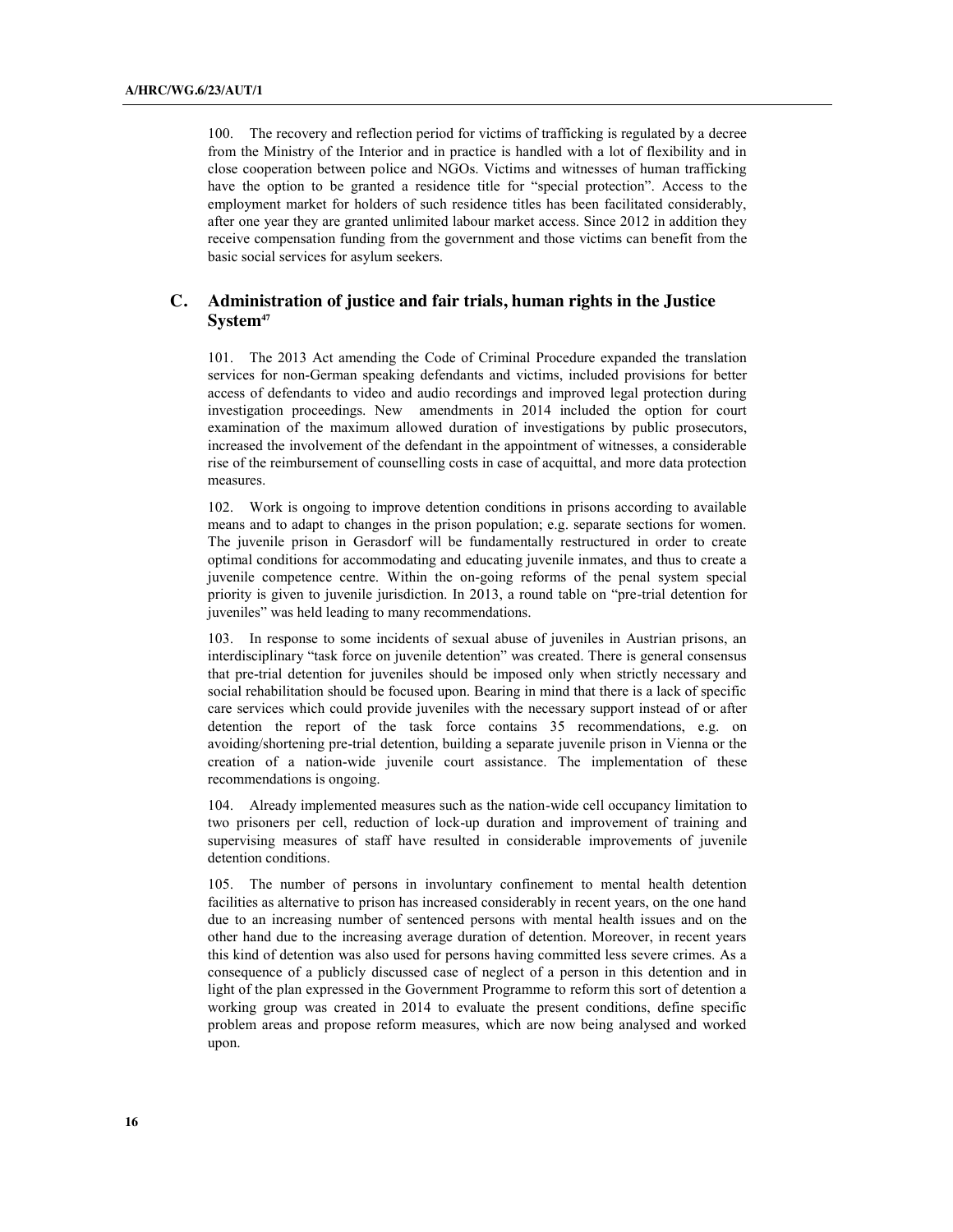## **D. Freedom of thought, conscience and religion, freedom of expression**

106. The legal position of Austria towards religion rests on two fundamental principles, i.e. the freedom of religion and belief and the constitutional protection of the public organizational functioning of religious societies. Protection of religious freedom is a special yardstick for democracy, rule of law and social peace. Austria is an active champion of religious freedom in the framework of its foreign politics, both in bilateral work as well as internationally.

107. In such efforts Austria deliberately chooses a cooperative approach, using its experiences and contacts within the inter-cultural dialogue, looking back on a long tradition of inter-religious cooperation and co-existence. For about two decades, mutual understanding and exchange among the major world religions have been actively promoted by Austrian diplomacy on national, bilateral and multi-lateral level (see Chapter IV.B.).

## **E. Human rights in the Information Society**

108. As early as 1978, a basic data protection law was introduced in Austria in form of the Data Protection Act (DPA). Following the ambitious implementation of EU guidelines through the 2000 DPA, this led to Austria's current active participation in the discussions of the new EU legal framework for data protection. Austria supports a high level of data protection both on a national and European Union level. Austria has ratified the Council of Europe Convention for the Protection of Individuals with regard to Automatic Processing of Personal Data and its Additional Protocol. Legal protection was further improved by the DPA amendment of 2014, transforming the previous National Data Protection Commission into a monocratically organised authority, the decisions of which are subject to the jurisdiction of the Federal Administrative Court.

## **F.** Economic, social and cultural rights<sup>48</sup>

109. There is no consensus yet on how to incorporate social human rights into the Austrian Constitution - in spite of ongoing discussions during constitutional reform initiatives. Nevertheless, comprehensive social ordinary legislation has existed for decades, through which Austria defines itself as a welfare state with high social standards, is committed to the concept of a social market economy and offers a basis for living a decent life to all its inhabitants. An important development in this context is the European Charter of Fundamental Rights (CFR), which for the first time in the EU's history integrates all human rights of citizens within one document. Since 2012, the Constitutional Court has been using the CFR as a benchmark for interpreting national law (see Chapter II.B.).

#### **1. Employment and occupation**

110. Austrian employment market policies are carried out against the background of an ongoing challenging situation in the employment market: although employment levels have steadily increased since 2010, economic growth has not been sufficient to create enough jobs for the increasing supply of workforce. Thus countermeasures are being applied and 2.3 billion euros have been invested only in 2013: key points will be measures to raise education levels with almost 2/3 of the budget of the Public Employment Service; further emphasis is given to salary subsidies, in particular for older employees. The striving for equal opportunities in the labour market and target group -oriented funding represent further essential aspects of the programme.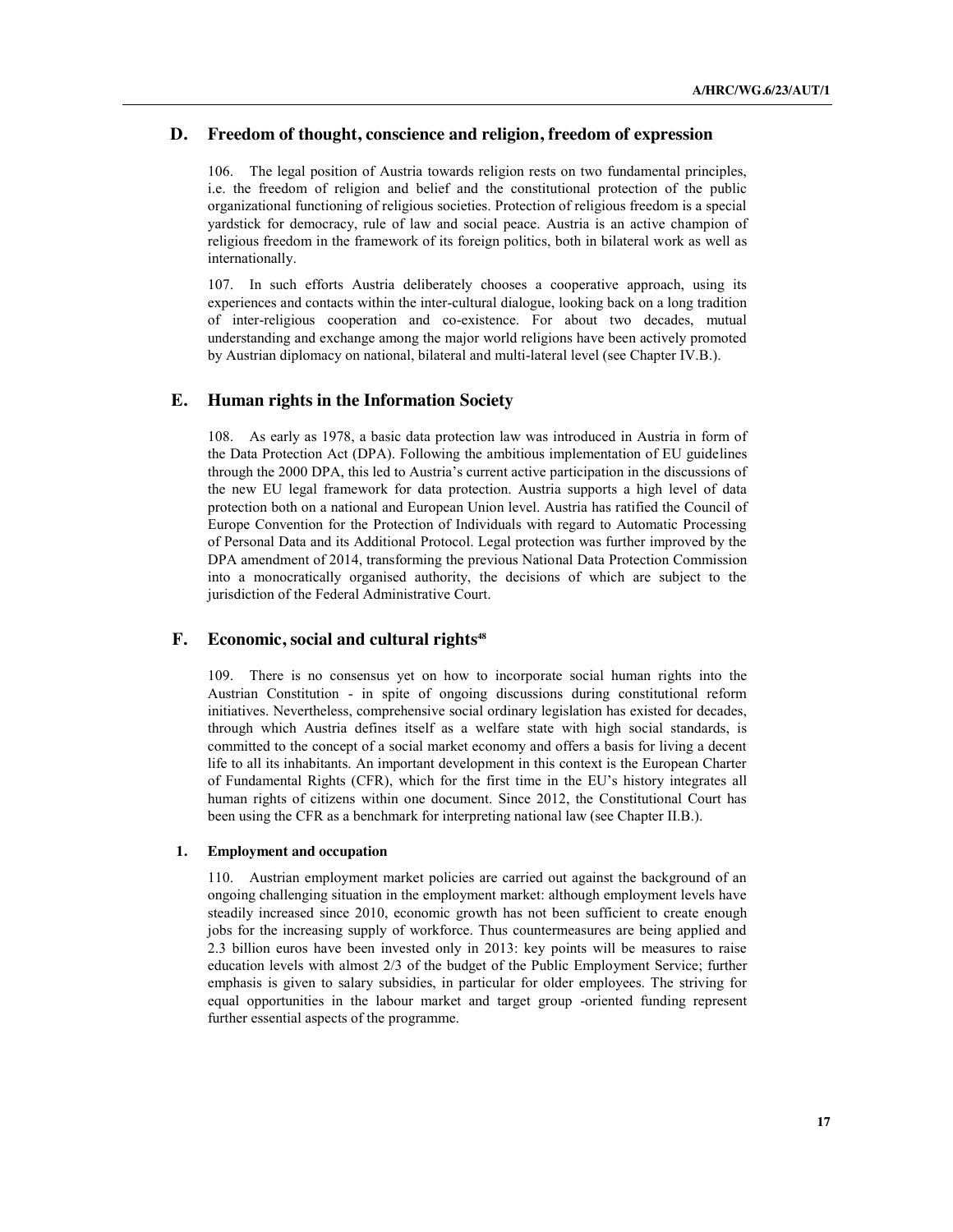111. In order to enforce workers' rights and combat labour exploitation in 2011 a new system was introduced allowing salaries to be monitored by public authorities and underpayment being subjected to severe fines.

#### **2. Reasonable standard of living**

112. In order to protect the comprehensive social welfare safety network in times of economic hardship, the Federal Government continues to use targeted measures to achieve full employment and combat poverty. By coordinating financial and other benefits, such support payments shall be provided to all parties in need, irrespective of family status or ethnic origin. In addition, there are numerous targeted benefits, such as family allowance supports for two or more children or multiple-child support.

113. In order to achieve sustainable health improvements for children and juveniles, the Federal Ministry of Health has held a child health dialogue with experts from children and juvenile health service organisations, and prepared the children and juvenile health strategy, which was published in 2011 and is being continually updated ever since. $49$  The strategy includes short-, medium- and long-term measures, emphasising the promotion of health and prevention. An important prerequisite is the cooperation of all interest groups in health services and public administration ("Health in All Policies"). Two measures deserve special mentioning: enhancing the mother-child-passport programme<sup>50</sup> and the nation-wide establishment of early intervention centres all over Austria<sup>51</sup>.

#### **3. Cultural rights**

114. In April 2011, the UN Independent Expert for cultural rights, Farida Shaheed, visited Austria for eleven days, dealing in particular with participation in cultural life, promotion of intercultural understanding, access to cultural heritage by education and implementation of cultural rights in the education system. Her report was published in Austria and made available to all Ministries. At the  $20<sup>th</sup>$  session of the HRC in July 2012, Ms Shaheed presented her report on Austria. Austria made a detailed statement in response, welcoming the visit and pledging to thoroughly study the recommendations and to include them in the national human rights efforts.

## **G. Education and training52**

115. The Austrian education policies focus on education and training for all people, acquisition of knowledge, abilities and skills, recognition of personal achievements and value-oriented personality development. In order for children and juveniles to get the best possible education regardless of their family background, a number of accompanying measures have to be taken, such as schooling allowances for non-Austrian pupils.

116. Austria's classrooms are characterised by diversity. The many pupils with other languages besides German being their first language pose great challenges for the Austrian education system. Therefore ongoing initiatives to integrate school children from immigrant communities into the classroom are being evaluated and further developed, such as special German support classes.

#### **Human rights education and training**

117. Comprehensive human rights education is of particular importance for the knowledge of human rights and thus for their implementation. According to its character as multi-disciplinary topic, the teaching programme "political education", an integral part of which is human rights education, is being incorporated into large parts of the education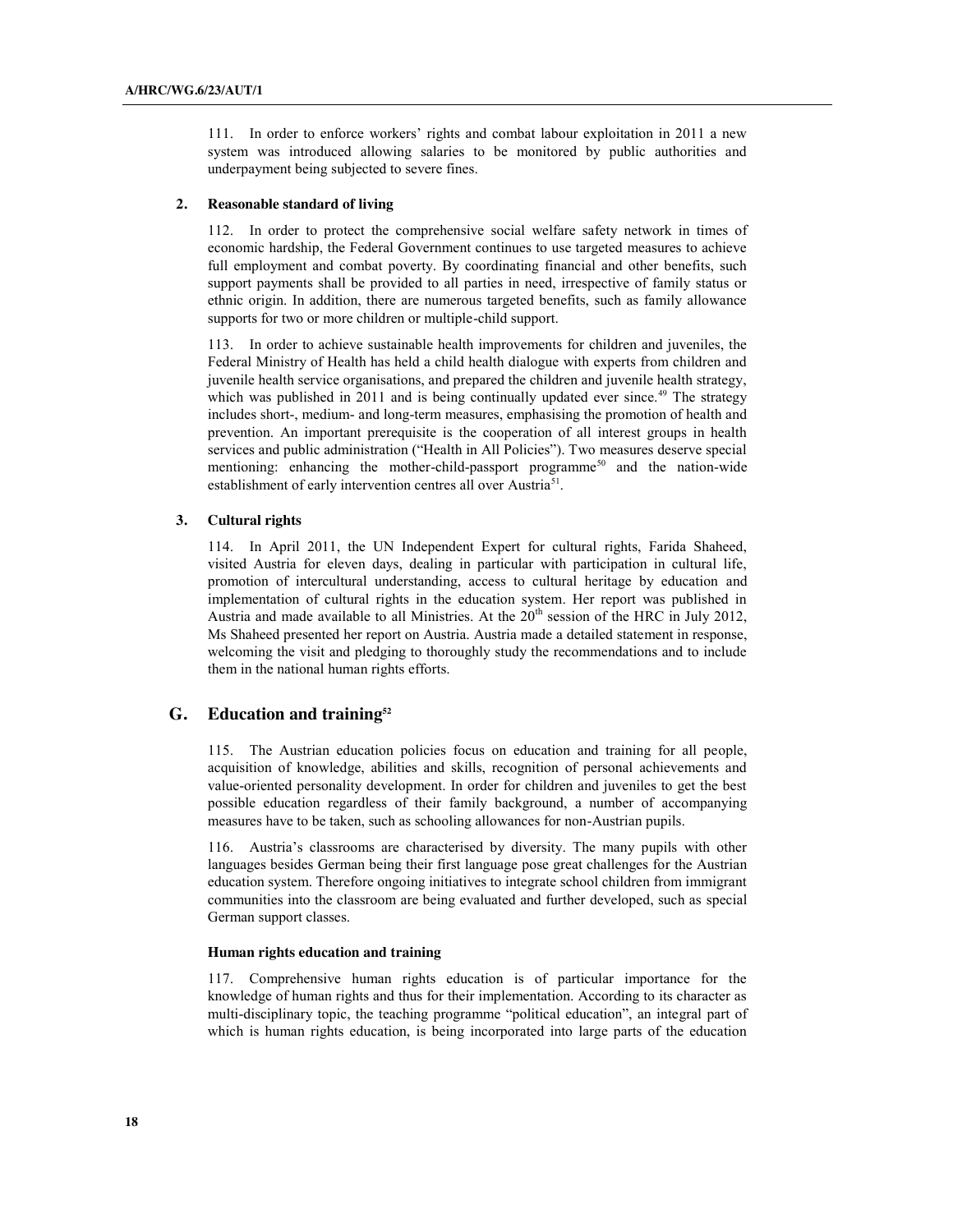system. There is no separate teaching subject "human rights" in the curriculum, for that matter.

118. Various seminars addressing human rights issues are offered in the framework of basic training and further education of staff members of many Federal Ministries. For the purpose of implementing the "UN World Programme for Human Rights Education" e.g. "multiplicators" are trained in the Ministry of Science, Research and Economy in half-day, in-house seminars, where basic information on human rights is being taught as well as illustrated and discussed by applying concrete examples. In the Ministry of Finance various modules of the functional training for customs and taxes contain the subjects "fundamental rights, competences and professional ethics".

119. In general the relevance of intercultural relations with stakeholders is increasing within public administration as well as in the judiciary and thus tailor-made training seminars are being offered to the employees. A regular inter-cultural training seminar for court bailiffs receives very positive feedback. As of 2010, the Penitentiary System Academy has focused on the subject of human rights in prison administration and developed a "human rights train-the-trainer seminar" in cooperation with the Ministry of the Interior. Furthermore, a pool of in-house experts in the Ministry of Justice was created in close cooperation with NGOs. Since 2012, almost 60 of such mandatory human rights training sessions have been held and will be continued in the future.

# **IV. National priorities**

## **A. National Action Plan on Human Rights as well as Sectoral National**  Action Plans<sup>53</sup>

120. The preparation of a NAP on Human Rights has been a long request by civil society, but was also often recommended by international human rights mechanisms, last during Austria's UPR in 2011. Finally the preparation of a NAP on Human Rights was included in the "Work Programme 2013 to 2018" of the Austrian Federal Government, its work is under way and the adoption of the NAP is scheduled for the end of 2015.

121. The NAP on Human Right shall provide a common framework for already existing thematic NAPs on individual human rights, such as disabilities, integration, violence against women, human trafficking, women/peace/security and gender equality in the employment market. Thus specific measures shall be developed particularly for those areas that are not yet covered and its implementation will be evaluated.

122. The NAP on Human Rights will be prepared within the existing network of human rights coordinators of all Federal Ministries and the Federal Provinces, involving also the Austrian Ombudsman Board, civil society and the scientific community, for which the positive experiences of a cooperative atmosphere made during the UPR process, can be built upon.

## **B. Dialogue of cultures and religions**

123. One of three objectives of the Austrian foreign cultural policy is to contribute to global confidence-building and peacekeeping through initiating dialogue between cultures and religions. In February 2013, the  $5<sup>th</sup>$  Global Forum of the UN Alliance of Civilizations with special emphasis on "Responsible Leadership in Diversity and Dialogue" took place in Vienna. The International Achievement Award helps to promote understanding of dialogue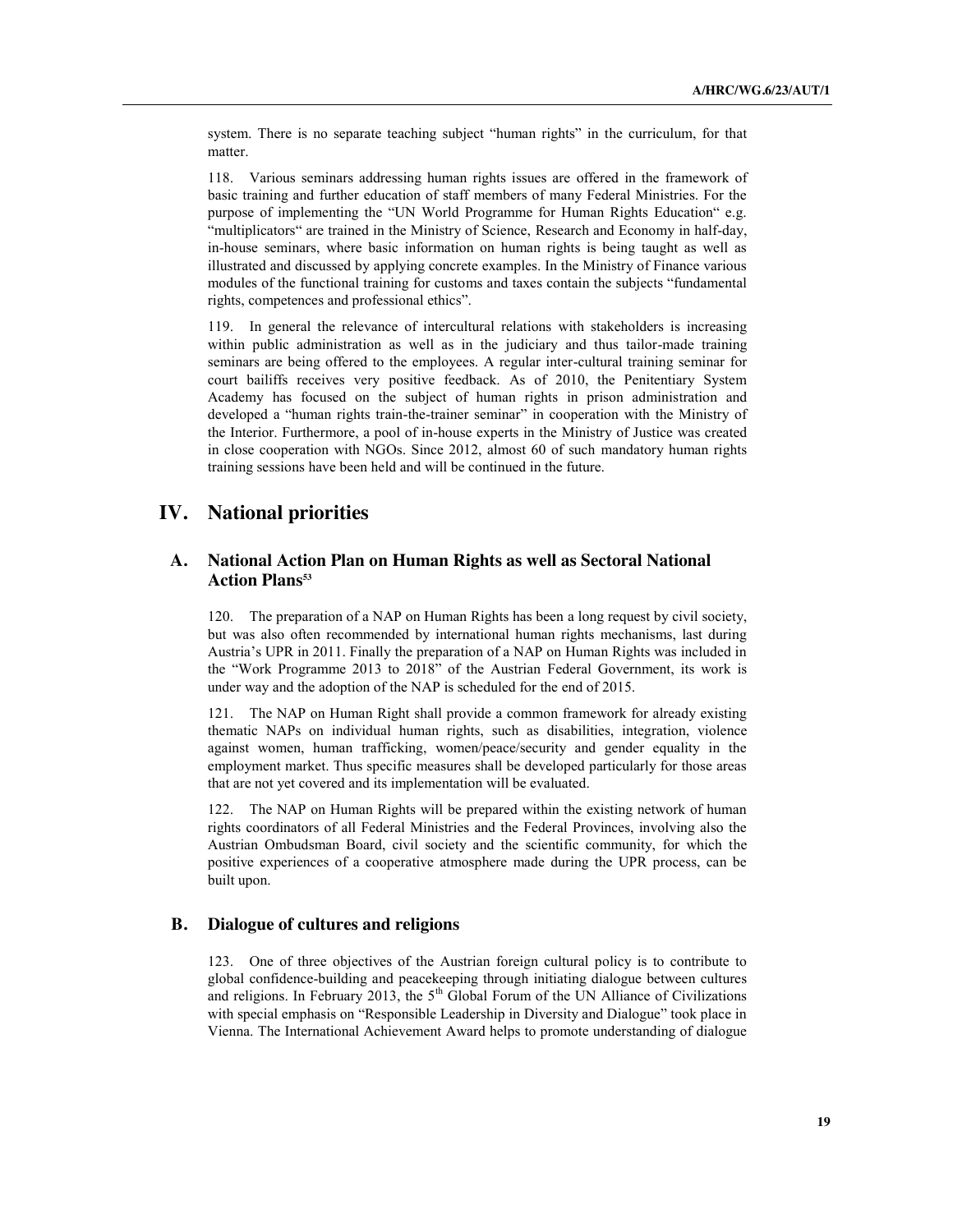as a means for implementing human rights. The award will be presented for the second time in 2015.

124. The annual training sessions for imams, Muslim women's representatives and socalled dialogue guides for the Islam, which have been organised by the Austrian Islamic Society and the Task Force for Dialogue of Cultures in the Foreign Ministry since 2010, contribute significantly to a better understanding of the rights guaranteed in Austria and their exercise by religious minorities. Within Austria, the work of the Task Force is characterized by dialogue with representatives of the churches and religious societies recognised by law, which was institutionalised as a continuous process within the Foreign Ministry in 2014. Regular communication with the churches and religious societies also takes place in the Federal Chancellery, e.g. during events and in the form of dialogues and consultations.

## **C. Integration**

125. Since the NAP on Integration entered into force in 2010 a lot of progress has been made on the subject of integration, both structurally and in substance. The area was integrated in the Federal Ministries Act and thus identified as a primary responsibility of the Federal Government. The State Secretariat on Integration created in 2011 was incorporated into the Foreign Ministry in March 2014, changing its name to "Federal Ministry for Europe, Integration and Foreign Affairs". This facilitated the use of new synergies and shows how this subject matter has become an important socio-political element in Austria. The underlying concept "Integration from the very beginning" has been pursued since 2012. Since then, a specially designed integration commissioner is working at the Austrian Embassy in Ankara, 2014 the same took place in Serbia, with the aim to promote a welcoming culture already in those countries of origin where the largest groups of immigrants in Austria are coming from.

126. An Expert Council and an Integration Advisory Council have been installed in order to evaluate and further develop the ongoing integration measures, also including representatives of civil society. By means of scientifically developed integration indicators the success of the integration process can be quantified.

127. The implementation of the NAP on Integration is a continuous process. Both the measures taken and the status of implementation are described in detail in the integration reports 2013 and 2014<sup>54</sup>, which are publicly available. In order to ensure equal participation of immigrants in economic and social life, further measures in the fields of language assistance, integration into the employment market and recognition of professional qualifications must be adopted in the future. Concrete plans exist for an expansion of early childhood language classes in institutional child care facilities. Furthermore, additional first contact points, so-called "welcome desks" shall be established throughout the country, where immigrants can receive all information necessary for a successful start in Austria. After the creation of a special website helping with questions of the recognition of foreign school and college degrees<sup>55</sup>, currently negotiations concerning a Recognition Act for professional qualifications acquired abroad are ongoing.

## **D.** International commitments<sup>56</sup>

128. Austrian national and foreign politics are influenced by the conviction that the global protection and promotion of all human rights must be promoted in partnership and dialogue with all stakeholders. From 2011 to 2014, Austria was a member of the HRC and tried actively to find solutions through cross-regional cooperation and an transparent work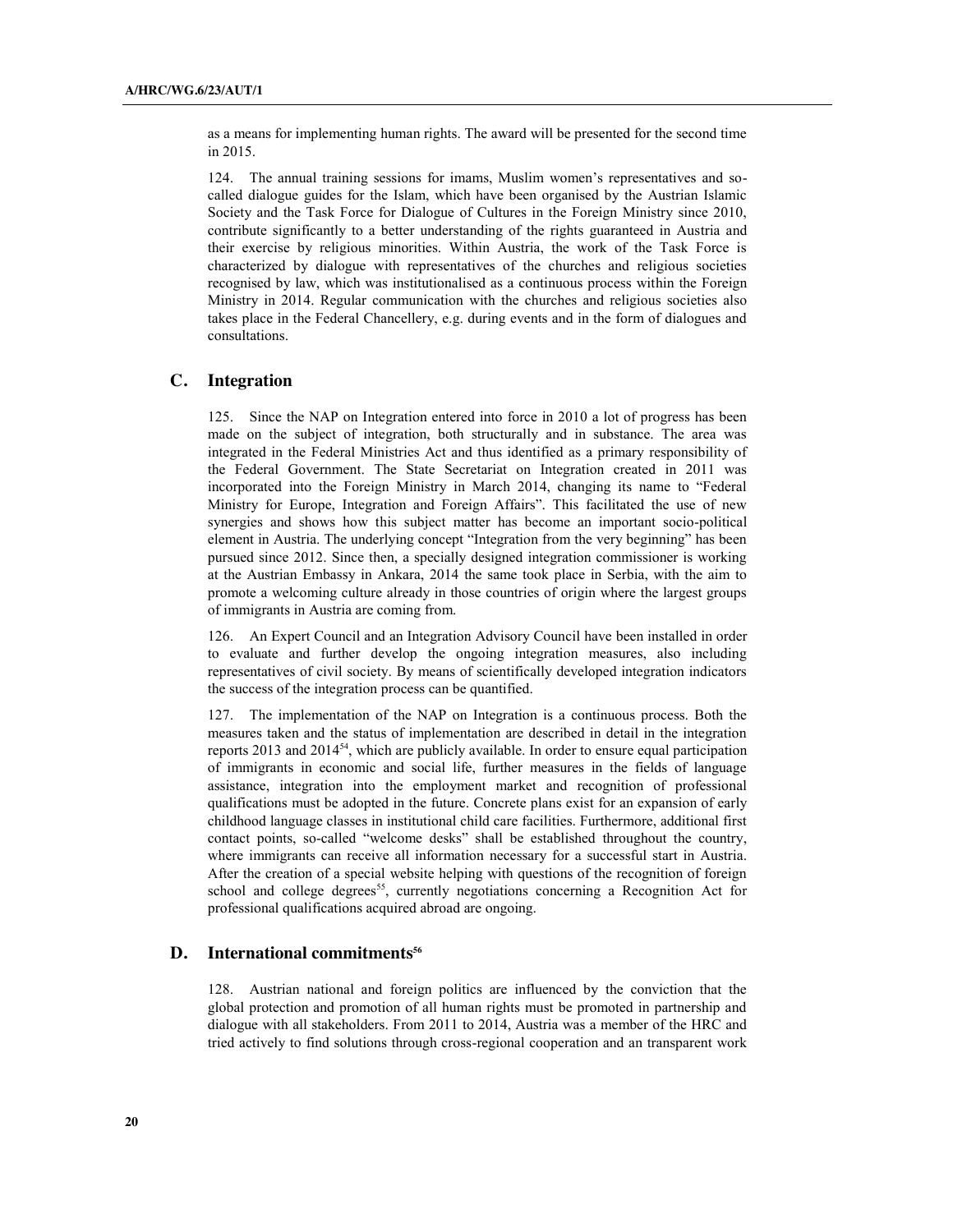approach. Austria also tried to advance initiatives in its focal themes "safety of journalists"; "rights of the child" and "freedom of religion and protection of religious minorities". A new Austrian candidacy for the HRC for the period of 2019 to 2021 has already been submitted.

129. In light of its candidacy for membership in the HRC, Austria has made various pledges, which have either already been implemented or their implementation is under way.<sup>57</sup> The international conventions have almost all been ratified in the meantime, and a criminal definition for "torture" as well as new provisions for crimes against humanity and war crimes have been included in the Criminal Code. A special Federal constitutional law was adopted with regard to the inclusion of children's rights into the Constitution. The Handbook "Understanding Human Rights", which was commissioned in 2003 by some Federal Ministries during the Austrian Presidency of the UN-Human Security Network, has been translated into 16 languages and is still being used by various partners both in Austria and world-wide.

130. Austria continues to be positioned as site of dialogue and cooperation; in the summer of 2013 a major international conference was convened in Vienna on the occasion of the 20<sup>th</sup> anniversary of the Vienna World Conference on Human Rights.

131. The Austrian Development Cooperation (OEZA) concentrates on supporting key regions and countries all over the world in their combat against poverty, dealing with climate change and in peacekeeping. To include a human-rights-based approach in all its activities is the overarching principle and is adhered to in all planning and implementation phases as well as in political dialogues. Special importance is given to strengthening civil society and the rights of disadvantaged groups, the promotion of peace, rule of law, good governance and overcoming fragile state structures. A handbook for staff members and partner organisations was published on the inclusion of person with disabilities, and a multi-stakeholder working group was established advising the OEZA. The Government has committed itself to complying with its international financial obligations, which are also included in the Government work programme 2013–2018, and acknowledges its commitment to reach the 0.7 % target on an EU level.<sup>58</sup> The new general strategy of the Austrian development policies (three-year programme 2016–2018) provides for a strengthening of policy coherence in the interest of development on all levels.

#### *Notes*

- <sup>2</sup> HRC resolutions 5/1 dated 18 June 2007 and 16/21 dated 25 March 2011, plus follow-up concerning UPR "General Guidelines for the Preparation of Information under the Universal Periodic Review (A/HRC/DEC/17/119)".
- <sup>3</sup> Document A/HRC/WG.6/10/AUT/1.
- <sup>4</sup> See http://www.bmeia.gv.at/aussenministerium/aussenpolitik/menschenrechte/universal-periodicreview.html
- <sup>5</sup> UPR@bmeia.gv.at
- <sup>6</sup> Recommendations 92.1, 92.3, 92.7, 92.8, 92.16, 93.13.
- $^7$  Amended Administrative Jurisdiction Act 2012, FLG I No. 51/2012.
- <sup>8</sup> Federal Constitutional Act FLG I No. 114/2013.<br><sup>9</sup> OBC AT Implementation Act, FLG I No. 1/2012.
- <sup>9</sup> OPCAT Implementation Act, FLG I No. 1/2012.
- <sup>10</sup> FLG I No.120/2012.
- <sup>11</sup> FLG I No. 103/2011.
- <sup>12</sup> FLG I No. 25/2011.
- <sup>13</sup> FLG I No. 7/2011.
- <sup>14</sup> FLG I No. 107/2013.
- <sup>15</sup> FLG I No. 50/2012.
- <sup>16</sup> FLG I No. 2013/152.

<sup>&</sup>lt;sup>1</sup> Recommendations 92.36, 92.37, 92.38.